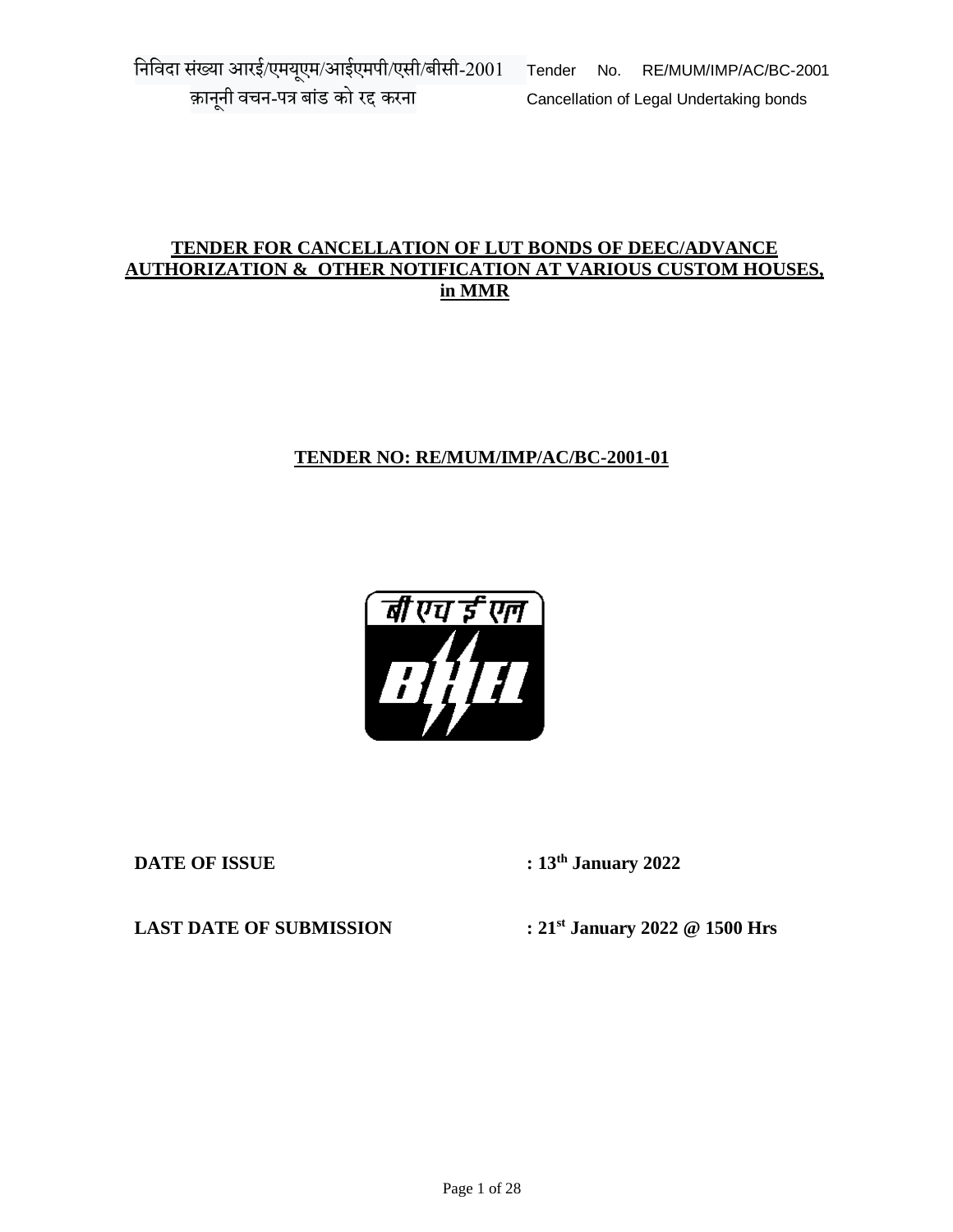निनिदा संख्या आरई/एमयएूम/आईएमपी/एसी/बीसी-2001 Tender No. RE/MUM/IMP/AC/BC-2001

**No.** RE/MUM/IMP/AC/BC-2001 **Date: 13/01/2022**

क़ानूनी वचन-पत्र बांड को रद्द करना Cancellation of Legal Undertaking bonds

M/s \_\_\_\_\_\_\_\_\_\_\_\_\_\_\_\_\_\_\_\_\_\_\_\_\_ \_\_\_\_\_\_\_\_\_\_\_\_\_\_\_\_\_\_\_\_\_\_\_\_\_\_\_\_

Dear Sirs,

# **Sub: Tender for Cancellation of LUT bonds at various Mumbai Custom houses.**

BHEL, a Government of India undertaking, a "Maharatna" Company catering to the core sectors of the Indian economy viz Power, Industry, infrastructure etc. invites you to participate in the above tender.

BHEL invites offers from Custom Brokers/Custom House Agents for **cancellation of DEEC/ADVANCE AUTHORIZATIONS and duty difference bonds at various Customs houses located in MMR**. The tender comprises of

| 1. Scope of Work                                  | Section I          |
|---------------------------------------------------|--------------------|
| 2. Instruction to bidders                         | Section II         |
| 3. Essential criteria for Technical Qualification | Section III        |
| 4. Format for Techno-commercial Condition         | <b>Section IV</b>  |
| 5. General Terms and Conditions                   | Section V          |
| 6. BHEL Rate Schedule and Price Bid               | Section VI         |
| 7. Compliance Letter                              | <b>Section VII</b> |

#### **Important Details of the Tender:**

| Sn             | Name and Address                        | Phone Nos. & Email                                        |  |  |
|----------------|-----------------------------------------|-----------------------------------------------------------|--|--|
| 1              | <b>BHEL ROD Mumbai</b>                  | Phone No. 8291409606/022 22171370                         |  |  |
|                | Mr Santraj Mani                         | Email: $santra$ @ bhel.in                                 |  |  |
|                | Mr Pavan Katakdhound                    | Phone No. 9167887968/022 22171343<br>Email: pavan@bhel.in |  |  |
|                | <b>Material Services</b>                |                                                           |  |  |
|                | <b>Regional Operations Division</b>     |                                                           |  |  |
|                | BHARAT HEAVY ELECTRICALS                |                                                           |  |  |
|                | LTD.,                                   |                                                           |  |  |
|                | 14, 15th Floors, World Trade Centre,    |                                                           |  |  |
|                | Cuffe Parade, Mumbai - 400005           |                                                           |  |  |
| 2              | Locations of Customs Houses where       | 1. NCH, Ballard Estate Mumbai                             |  |  |
|                | Cancellation of LUT bond is to be done. | <b>JNCH, Nhava Sheva</b><br>2.                            |  |  |
|                |                                         | Air cargo complex Sahar<br>3.                             |  |  |
|                |                                         | 4. Mulund CFS                                             |  |  |
| 3              | <b>EMD Amount</b>                       | Rs. 1080 /-                                               |  |  |
| $\overline{4}$ | offer & EMD<br><b>Time Limit</b><br>for | $21st$ January 2022 @ 15.00 hrs.                          |  |  |
|                | <b>Submission</b>                       |                                                           |  |  |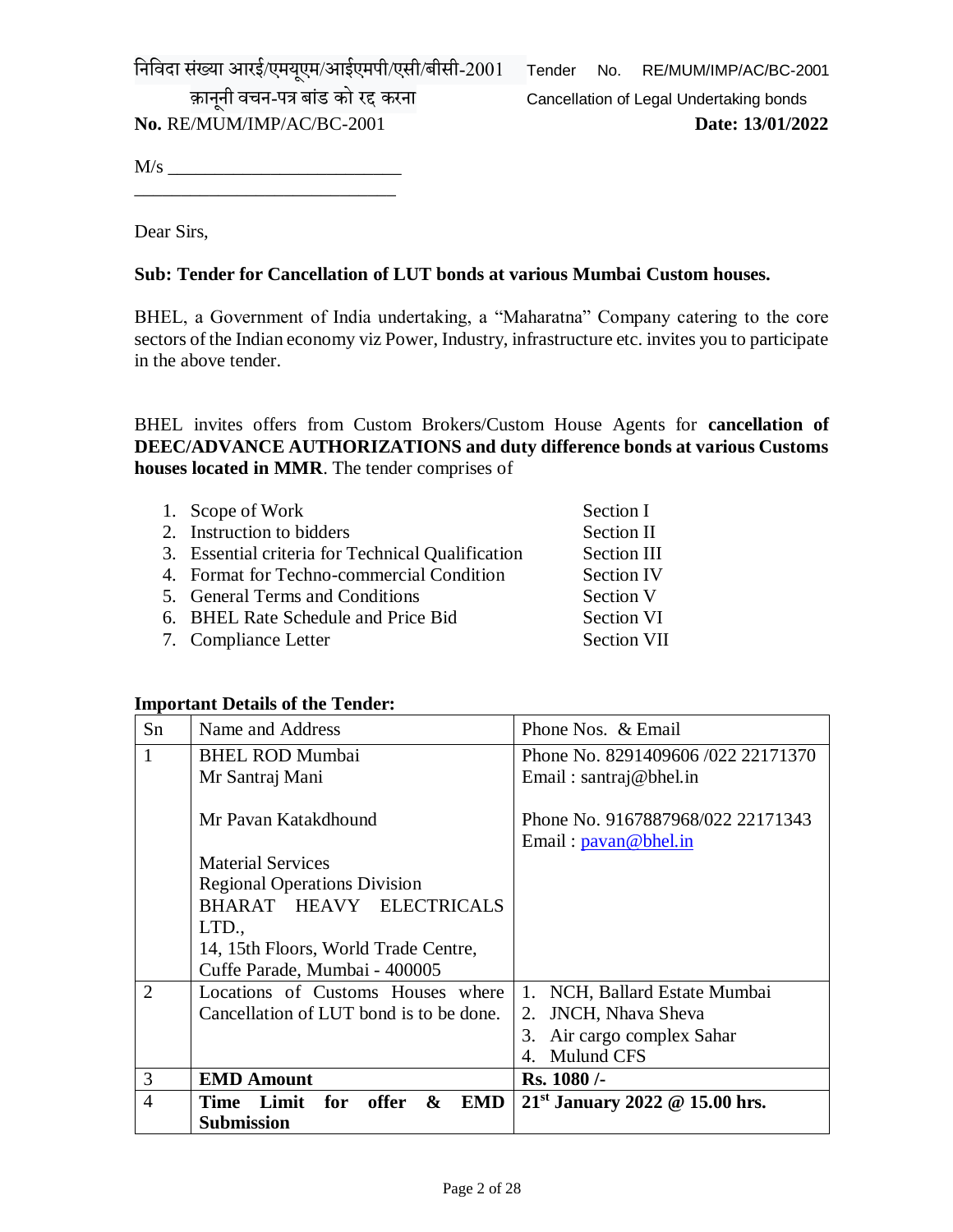| <b>Last Date of Submission of Offer</b> | $21^{st}$ January 2022 @ 15.00 hrs. |  |  |
|-----------------------------------------|-------------------------------------|--|--|
| $(2 \text{ Bid})$                       |                                     |  |  |

# **GUIDELINES FOR OFFER SUBMISSION:**

- 1. The offer is to be submitted in Hard Copy format from all vendors in two-part bid system and same can be sent to our company address in sealed envelope format. The bids to be submitted in Two separate envelops as Technical and price bid**.**
- 2. Bidder shall clearly mention Tender Reference No (RE/MUM/IMP/AC/BC-2001), bidder name and type of bid (Techno Commercial Bid or Price Bid) on top of both envelops.

For example, a subject for techno commercial bid from M/s XYZ should be RE/MUM/IMP/AC/BC-2001- M/s XYZ- Techno Commercial Bid.

3. Price Bid must be submitted in the prescribed format in section VI, price bid submitted in any other format will be rejected.

#### **Tender should include**

**(I) EMD: The EMD Rs. 1080/- to be submitted through NEFT/RTGS**. The fund may be transferred to the following account.

BHEL Bank Account details: NAME: Bharat Heavy Electricals Limited Bank & Branch: State Bank of India, Cuffe Parade Branch Account No: 10783155482 IFSC Code: SBIN0005345

The EMD should be submitted latest by 1500 Hrs on due date of tender. The offers without EMD will not be considered for evaluation. UTR details shall be furnished vide email before opening of tender. NO hard copy DD shall be accepted.

- (I) Part-1 Techno Commercial Bid. Should be submitted as per guideline provided.
- (II) Part-2 Price Bid Should be submitted as a per guidelines. Format of price bid must not be changed.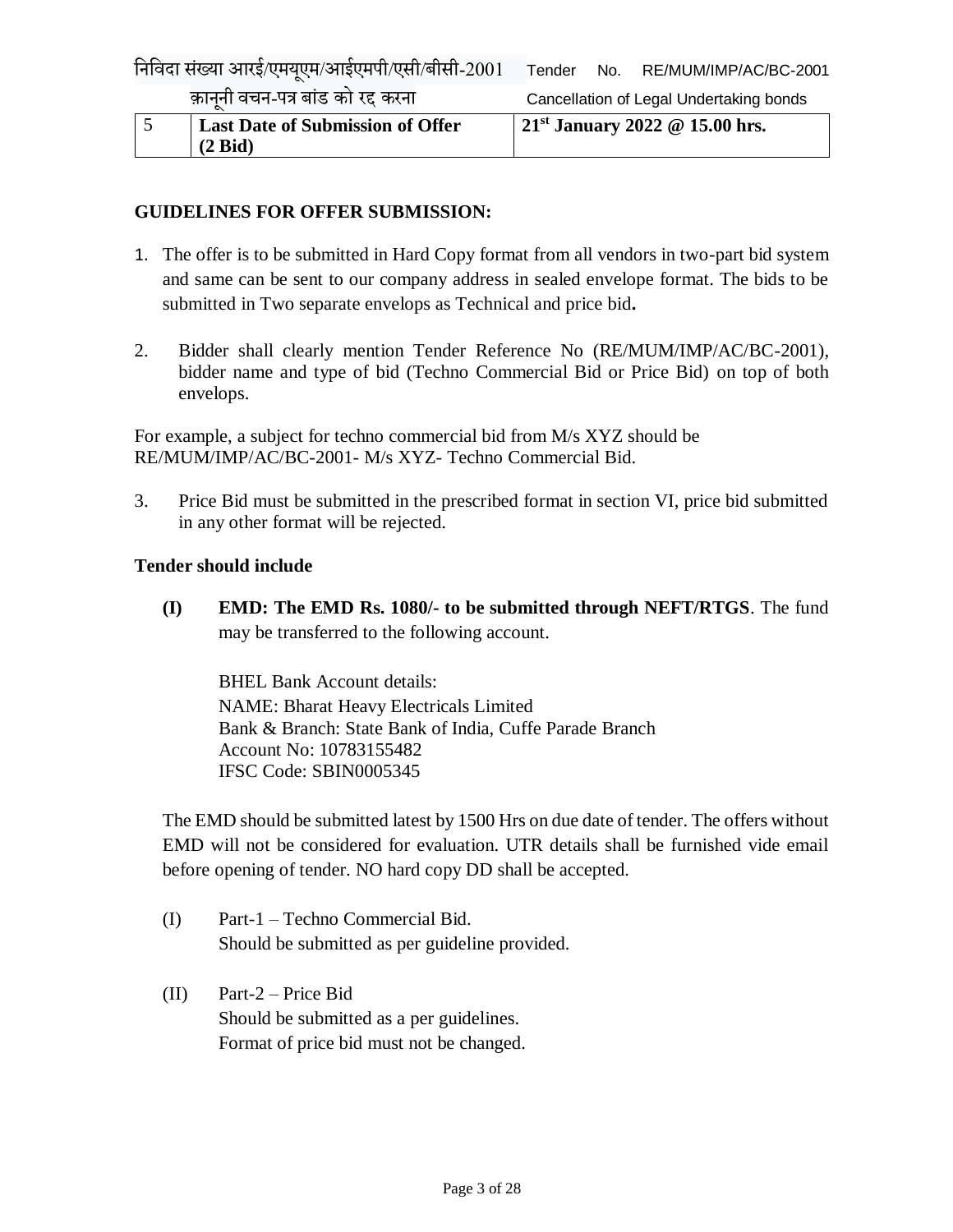#### **GENERAL INFORMATION**

BHEL Mumbai office is coordinates with various manufacturing units of BHEL for custom clearance of imported goods from various countries. BHEL Imports goods (viz) Raw materials, Components, consumables and spares for Equipment's used during setting up of utility power plants, Mega Power projects, fertilizer projects, nuclear power projects, irrigation, Hydro Projects, Captive Power Plants, Petroleum Refineries etc under different schemes of concessional Custom duty, one of scheme used is as under.

 Import under License registered under DEEC (old Licenses) / Advance Authorization License

For the above scheme, BHEL is submitting LUT Bonds when the Licenses are registered at the New Custom House located at Ballard Estate Mumbai, and Air Cargo Complex Sahar, CFS Mulund and JNPT Mumbai. Similarly end use bond are submitted in case power Certificate.

BHEL desires to appoint ONE agency for Cancellation of the above Bonds at Customs House located at Ballard Estate Mumbai, CFS Mulund, Air Cargo Complex Sahar & Nhava Sheva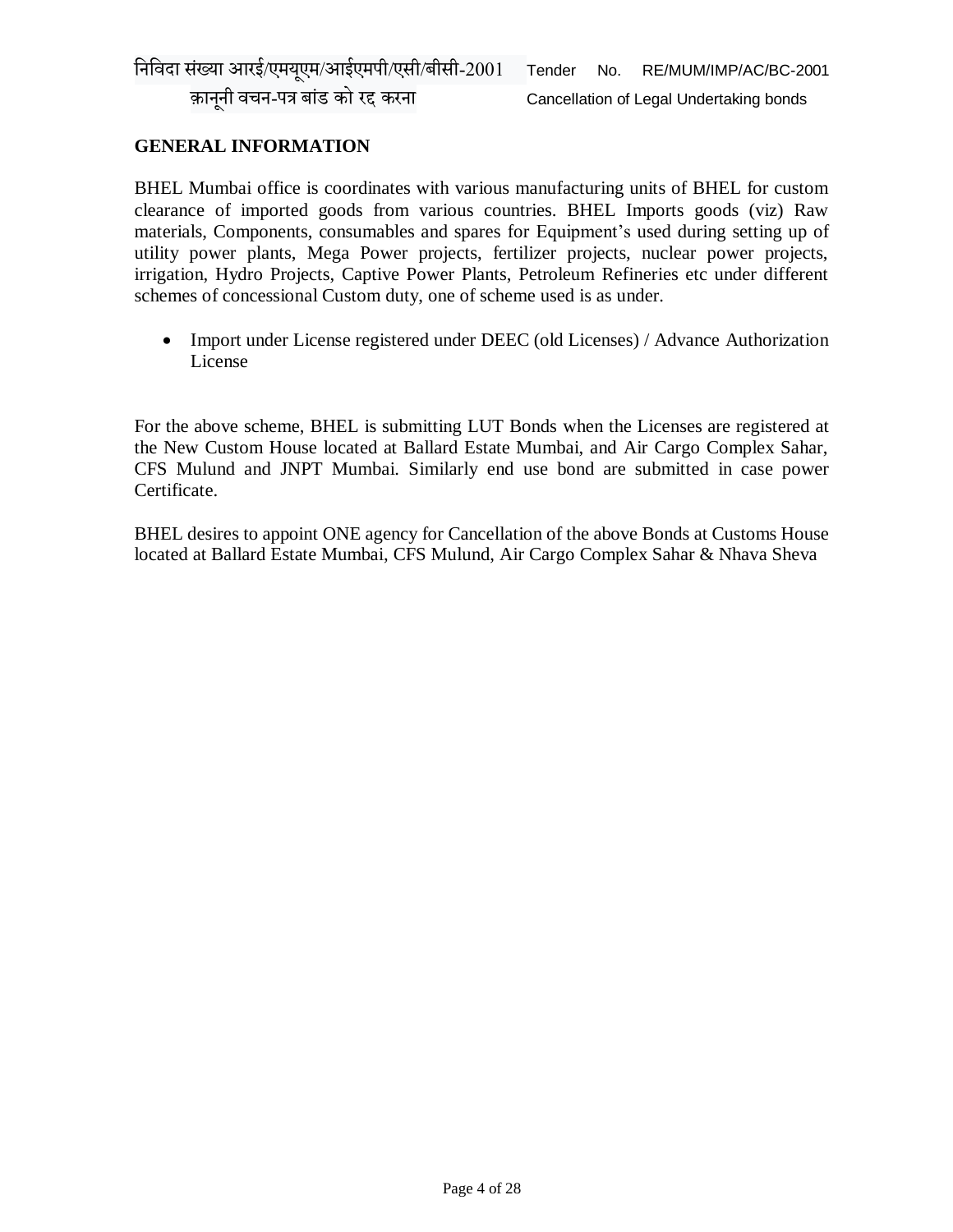क़ानूनी वचन-पत्र बांड को रद्द करना Cancellation of Legal Undertaking bonds

## **SECTION – I**

#### **SCOPE OF WORK**

The Contractor / Customs Broker will have to Cancel DEEC and duty difference bond registered at various Customs houses and carry out all the activities required as per the detail scope of work.

## **A. SCOPE OF WORK**

#### **LUT Bond Cancellation**

- 1. Coordinate closely with the BHEL/Customs and ascertain the documents required for Cancellation of LUT bonds/End use bonds.
- 2. The contractor shall act as Customs Broker for BHEL at custom Houses for Cancellation of Bonds.
- 3. The scope of work does not include customs clearance of the cargo.
- 4. The Contractor will be required to perform all duties as prescribed under Customs Act 1962 and Customs Broker Regulations 1984 and as amended from time to time.
- 5. The Contractor shall have sufficient and well experienced/ qualified staff well conversant with latest customs rules and regulations, classification and able to act independently at Customs for providing best service of man power to collect/accept the documents from BHEL for speedy clearance activities.
- 6. Trace custom files and records if found necessary at the concerned department dealing with DEEC.
- 7. The Contractor shall keep themselves fully conversant and familiar with the laws, rules, regulations and procedures framed by Customs.
- 8. Preparation and filing of all necessary relevant documents with the Customs etc. on behalf of BHEL.
- 9. The Contractor will collect Dak / courier viz. Documents, letters from the BHEL offices in Mumbai.
- 10. Immediately on receipt of documents from BHEL the contractor shall verify completeness of all the documents and shortcoming, if any, must be pointed out for necessary action by BHEL.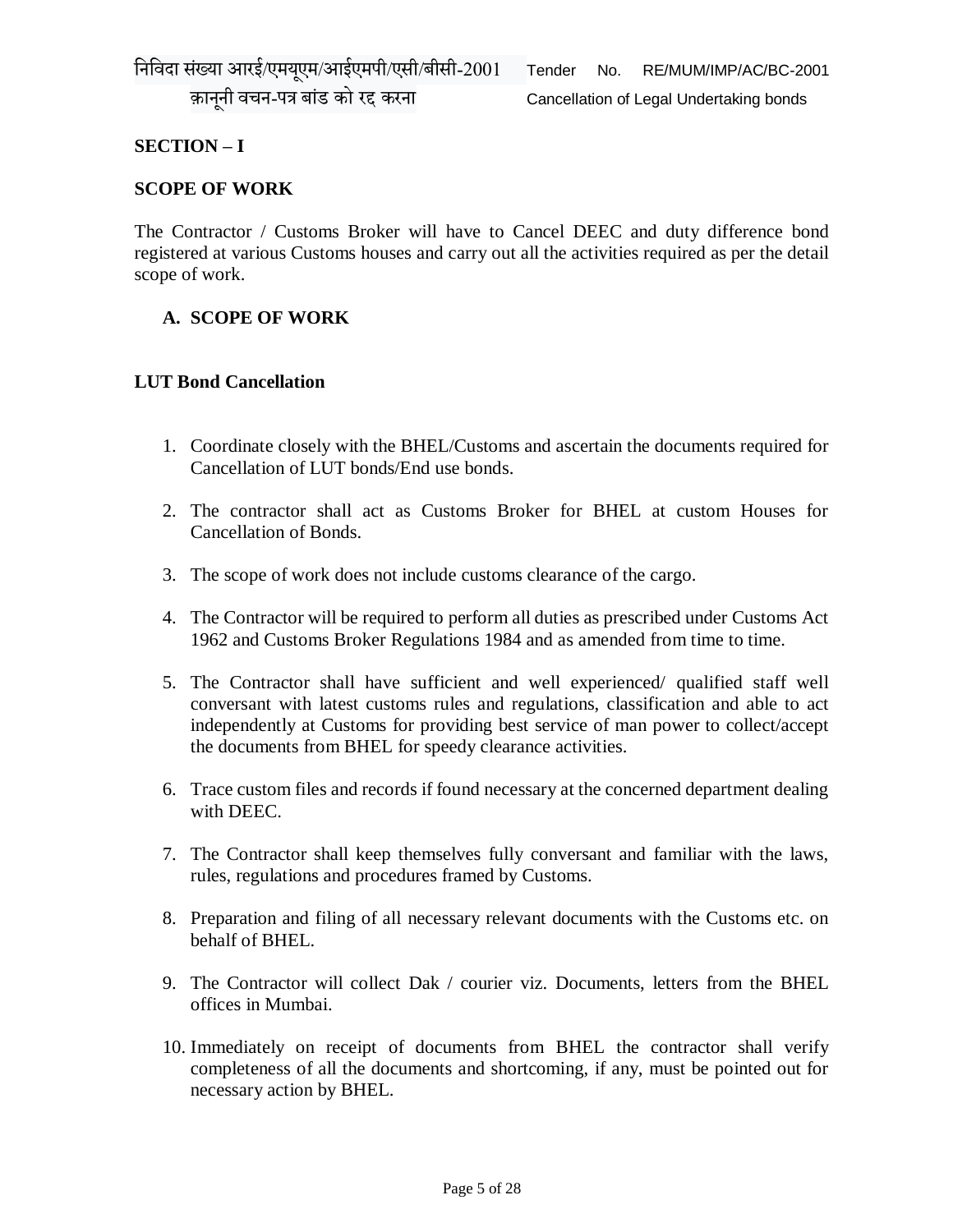- 11. Contractor shall have to arrange all permissions from all concerned agency applicable for smooth cancellation of bonds.
- 12. Taxes & duties as applicable on Customs Broker services will be paid extra. TDS will be recovered as per provision of Income Tax Act.
- 13. All system/register entries at Custom Houses related to bond cancellation, if any to be completed in all respect wherever required, if any.
- 14. Each power certificate will have several Bills of Entry and there will be duty difference bonds against each Bill of entry. Contractor will be responsible for closure and cancellation of all the bonds in each certificate. The details of no. of BEs in each certificate will be provided by BHEL as and when the imports are completed in the said project and end use certificate is available with this office from manufacturing unit.
- 15. Any charges to customs (with Custom receipt as proof) that may become leviable during the validity of contract shall be payable at actuals.
- 16. Contractor is also required to get utilisation /non utilization certificate in case where it is specifically asked for by BHEL This is normally required to produce to DGFT at the time of application for extension of DEEC licence. Separate rate is specifically asked for the same in the price bid and will application any of the customs houses given in the General information.
- 17. Time Period for Cancellation of DEEC Bonds
	- a. DEEC Bonds 30 Working days

For cases 10 years older additional 15 days will provided to enable the contractor to search bond in the customs. The age of cases will be calculated from the date of licence / bond registration in customs till 01/10/2020. Time period will start **day after handing over the full set of documents.**

The start date shall be reckoned with from the date of Last Input from BHEL

#### 18. **Load Pattern**:

| Sr. | DEEC bonds   Total |  |
|-----|--------------------|--|
| no  |                    |  |
|     |                    |  |
|     |                    |  |

Load figure are provided in the above table. The load pattern given is tentative which will be used for evaluation of the tender. The actual load pattern to be followed under the contract may, however differ at the time of execution. BHEL does not guarantee the load pattern.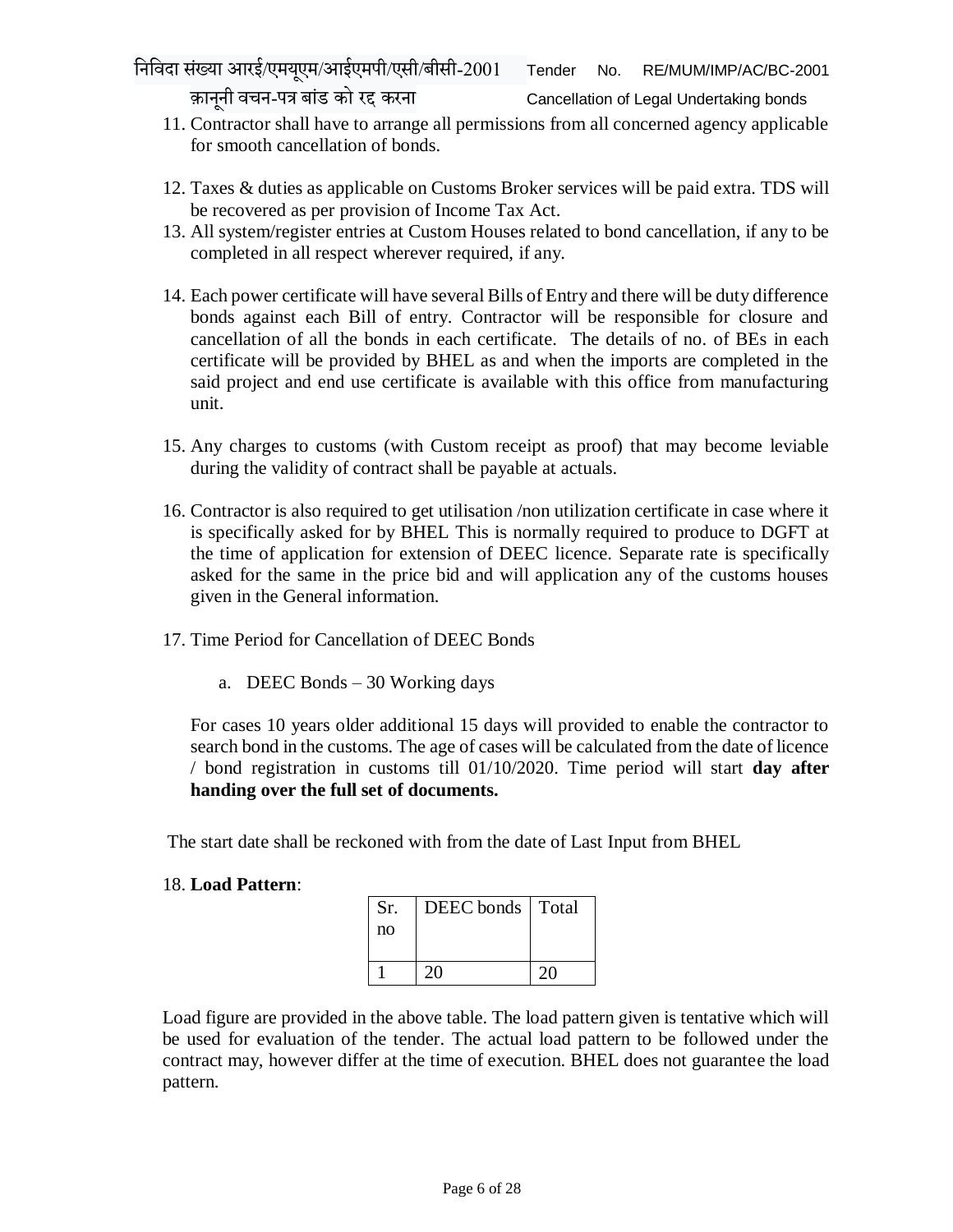क़ानूनी वचन-पत्र बांड को रद्द करना Cancellation of Legal Undertaking bonds

- 19. No observation from whosoever will be entertained once the application is submitted to customs and it will be responsibility of contractor to satisfy the customs in all respect with regards to bond cancellation and ensure the letter of bond cancellation is done in the specified time period allowed for cancellation.
- 20. Contractor will carry out all the necessary activities at each customs house required for bond cancellation.
- 21. **Penalty for Delay in Cancellation of Bonds:** The delay beyond the allotted time period shall attract a penalty of 5% per week pro rata on the charges for a bond cancellation to maximum 10% of the charges for a bond cancellation of that particular bond. Such penalty shall be recovered while releasing the bill amount of the contractor.
- 22. In very old cases where desired documents are not easily traceable BHEL can provide undertaking based which contractor shall arrange bond cancellation.
- 23. Detailed Instructions, terms and conditions are covered in Section II, III and IV & V of this Tender document. Bidders are requested to carefully read these sections.
- 24. If "Alert" are placed in custom house for Bond cancellation for those bonds which are already submitted to Agency/Customs and not cancelled, then it will be responsibility of the contractor to remove the "Alert"

# **B. Period of Contract:**

- 1. The period of Bond Cancellation contract will be for **Twelve months** from the date of LOA with the provision for further extension up to Twelve months at same rates and condition at with mutual consent with the contractor and BHEL. In the event of Contractor not agreeing for extension, then the contractor will continue to work with the existing terms, rates and conditions for three more months.
- 2. BHEL reserves the right to terminate the contract of any contractor at any time, without assigning any reasons thereof, the contractor shall not be entitled for any compensation by reason of such termination
- 3. The Contractor must give minimum 01-month notice in writing if he wishes to discontinue the awarded work.
- 4. If at any time during the currency of the contract, the contractor fails to render all or any of the service required under the scope of work satisfactorily in the opinion of the Company, whose decision shall be final and binding on the contractor, the company reserves the right to get the work done by other parties or departmentally at the contractor's risk and cost.
- 5. In the event of the contractor going into liquidation or winding up business or making arrangements with a third party, the company shall have the right to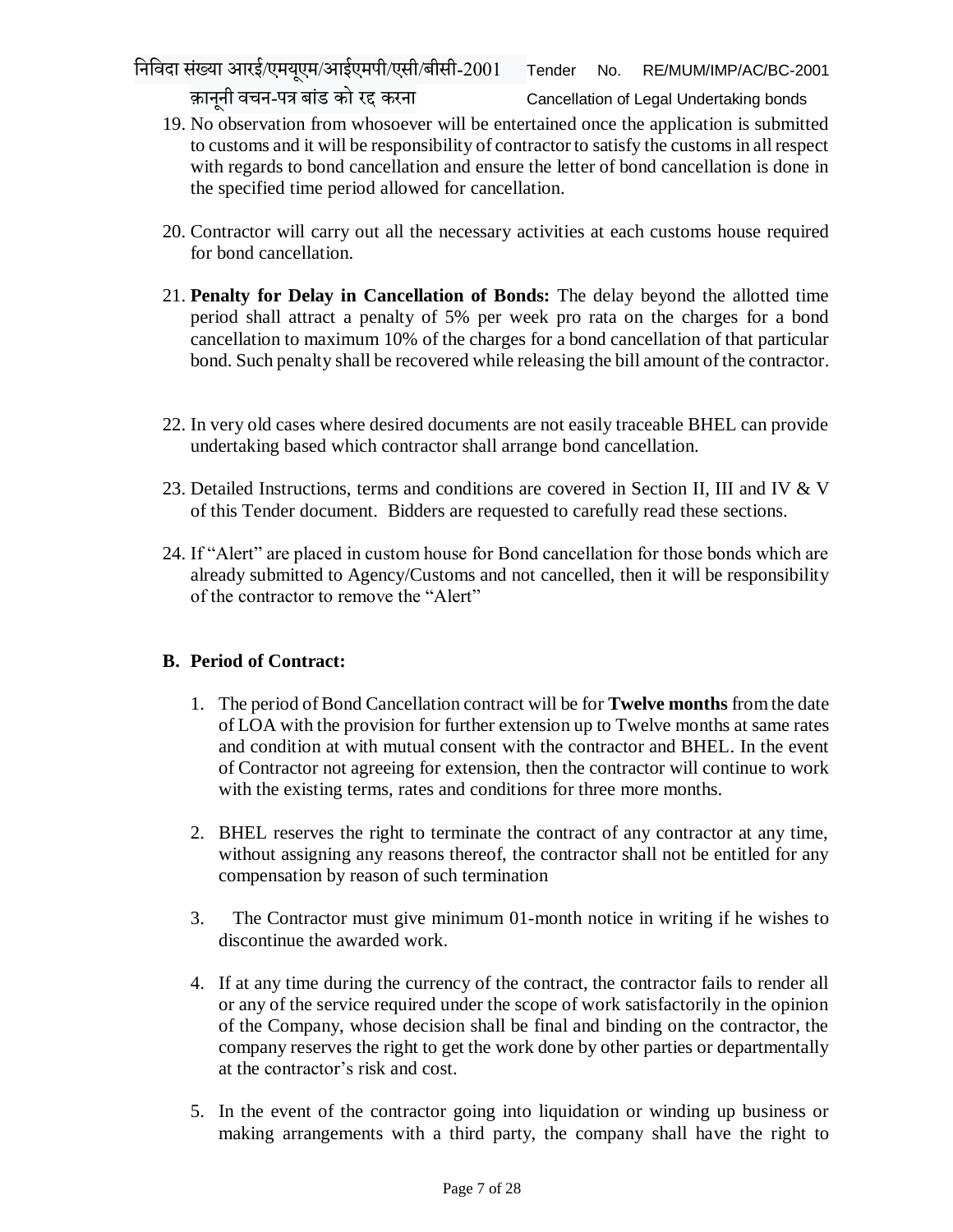क़ानूनी वचन-पत्र बांड को रद्द करना Cancellation of Legal Undertaking bonds

terminate the contract forthwith. In case any of the contractor's company/firm becomes insolvent the contract shall automatically stand terminated.

- 6. The contractor shall not split or transfer to any other party any part of the contract during the currency of the contract. The Agent shall not split or transfer to any other party any part of the contract during the currency of the contract. However, in case of suspension of CHA license/ any adverse demand/ Notice from the customs/ port authorities/ BMC / any other Agency due to which BHEL's work is getting affected, the Contractor can utilise or have interim arrangements of other CHA licence to complete the partially processed documents of BHEL by Contractor. However, the other CHA, used by the Contractor, shall have no financial implication on BHEL. The entire responsibility will remain on the Contractor.
- 7. In the event of Agent backing out/not performing as per the contract suitable action will be taken by BHEL. Additionally, future business of such de-faulting Agents will be suspended with BHEL as per company policy

SIGNATURE AND SEAL OF TENDERER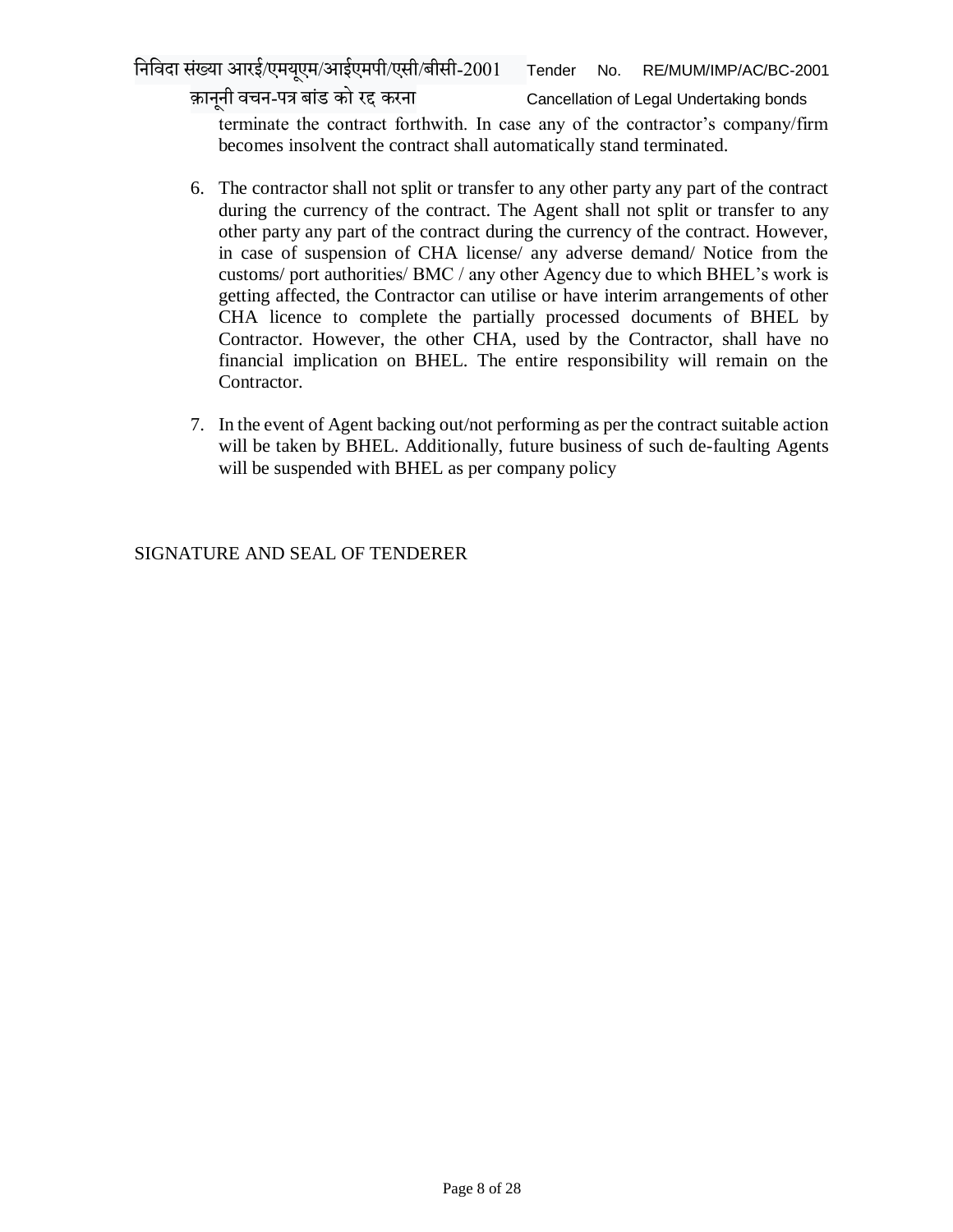#### **INSTRUCTIONS TO BIDDERS**

#### **I. GUIDELINES FOR OFFER SUBMISSION:**

- 2. The offer is to be submitted in Hard Copy format from all vendors in two-part bid system and same can be sent to our company address in sealed envelope format. The bids to be submitted in Two separate envelops as **Technical and price bid.**
- 3. Bidder shall clearly mention Tender Reference No (RE/MUM/AC/BC-2001), bidder name and type of bid (Techno Commercial Bid or Price Bid) on the envelop. For example, a subject for techno commercial bid from M/s XYZ should be RE/MUM/AC/BC-2001- Techno Commercial Bid.
- 4. BHEL is not responsible for late receipt of offers due to any reason.
- 5. Price Bid must be submitted in the prescribed format in section VII, price bid submitted in any other format will be rejected.
- 6. Bidder will be solely responsible for submission of offers before due date and time. Offers submitted after due date and time will be treated as "Late offers" and will be rejected.
- 7. Bidders are advised to go through the tender document fully before submitting their offers.
- 8. It shall be responsibility of the contractor that their agents ensure proper working in the interest of BHEL and the contractor shall be fully responsible for acts and deeds of the agent.
- 9. BHEL reserves the right to accept any tender or part of tender or to reject all tenders without assigning any reasons thereof.
- 10. The offers will be evaluated on the basis of the total price basis.
- 11. The tender documents comprise the 03 parts as following:
	- II. **EMD: The EMD Rs. 1080/- to be submitted through NEFT/RTGS**. The fund may be transferred to the following account.

BHEL Bank Account details: NAME: Bharat Heavy Electricals Limited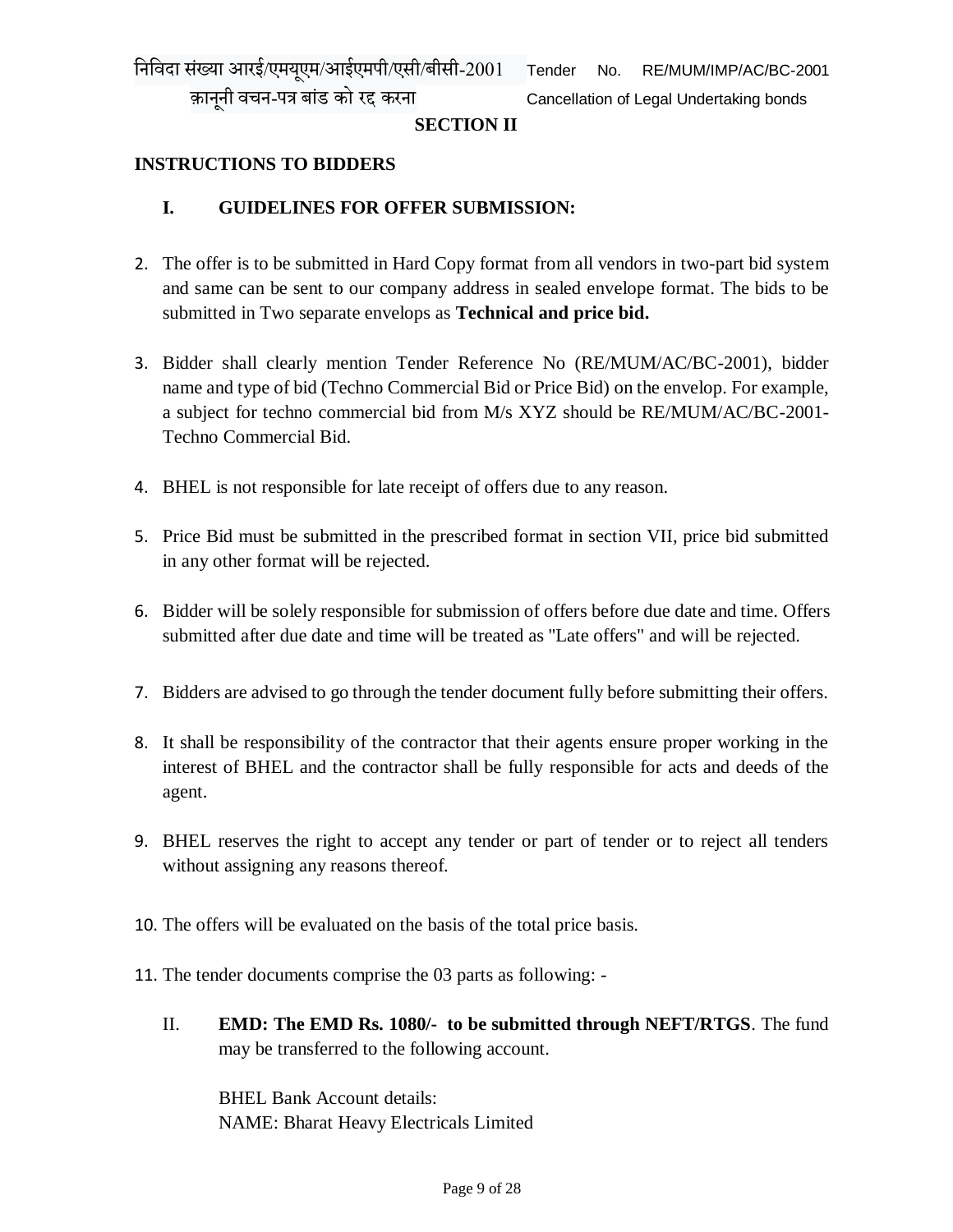निनिदा संख्या आरई/एमयएूम/आईएमपी/एसी/बीसी-2001 Tender No. RE/MUM/IMP/AC/BC-2001

क़ानूनी वचन-पत्र बांड को रद्द करना Cancellation of Legal Undertaking bonds Bank & Branch: State Bank of India, Cuffe Parade Branch Account No: 10783155482 IFSC Code: SBIN0005345

The EMD should be submitted latest by 1500 Hrs on due date of tender. The offers without EMD will not be considered for evaluation. UTR details shall be furnished vide email before opening of tender. NO hard copy DD shall be accepted.

- III. Part-1 Techno Commercial Bid. Should be submitted as per guideline provided.
- IV. Part-2 Price Bid Format of price bid must not be changed.

#### **Sign and Seal of the Bidder**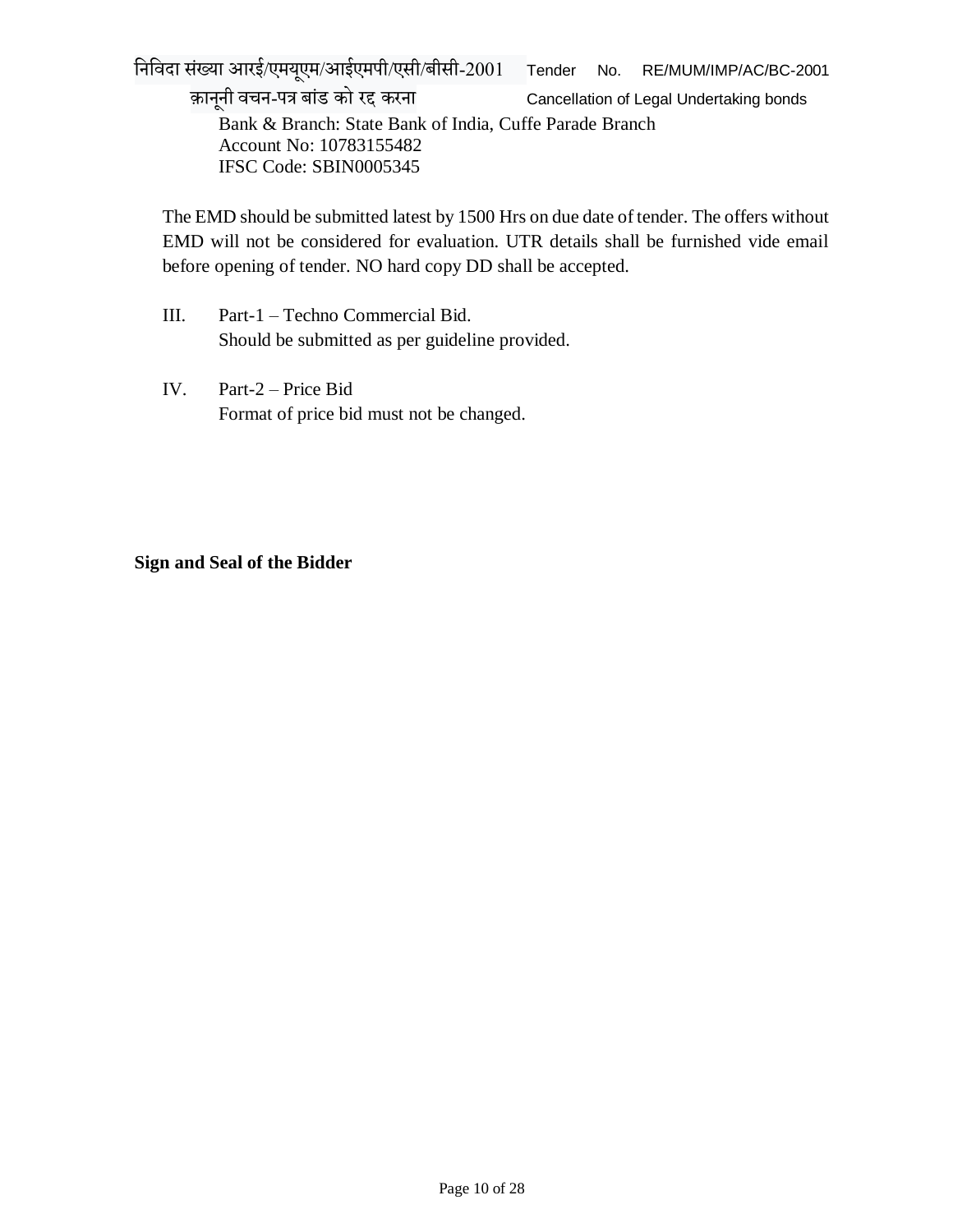क़ानूनी वचन-पत्र बांड को रद्द करना Cancellation of Legal Undertaking bonds

# **SECTION III**

# **EVALUATION CRITERIA:**

1. Offers of Parties who qualify in the Essential criteria and technical bid will only be considered for evaluation.

2. BHEL reserves the right to Negotiate with L1 bidder.

**Load figure (No of Bonds) are provided in the price bid respective right hand side column. The load pattern** (No of Bonds) given is tentative which will be used for evaluation of the tender. The actual load pattern to be followed under the contract may, however differ at the time of execution. BHEL does not guarantee the load pattern. The load Pattern envisaged/estimated for next one year is enclosed shown in the price bid.

निनिदाकर्ााकेहस्र्ाक्षर और महुर

# **SIGNATURE AND SEAL OF TENDERER**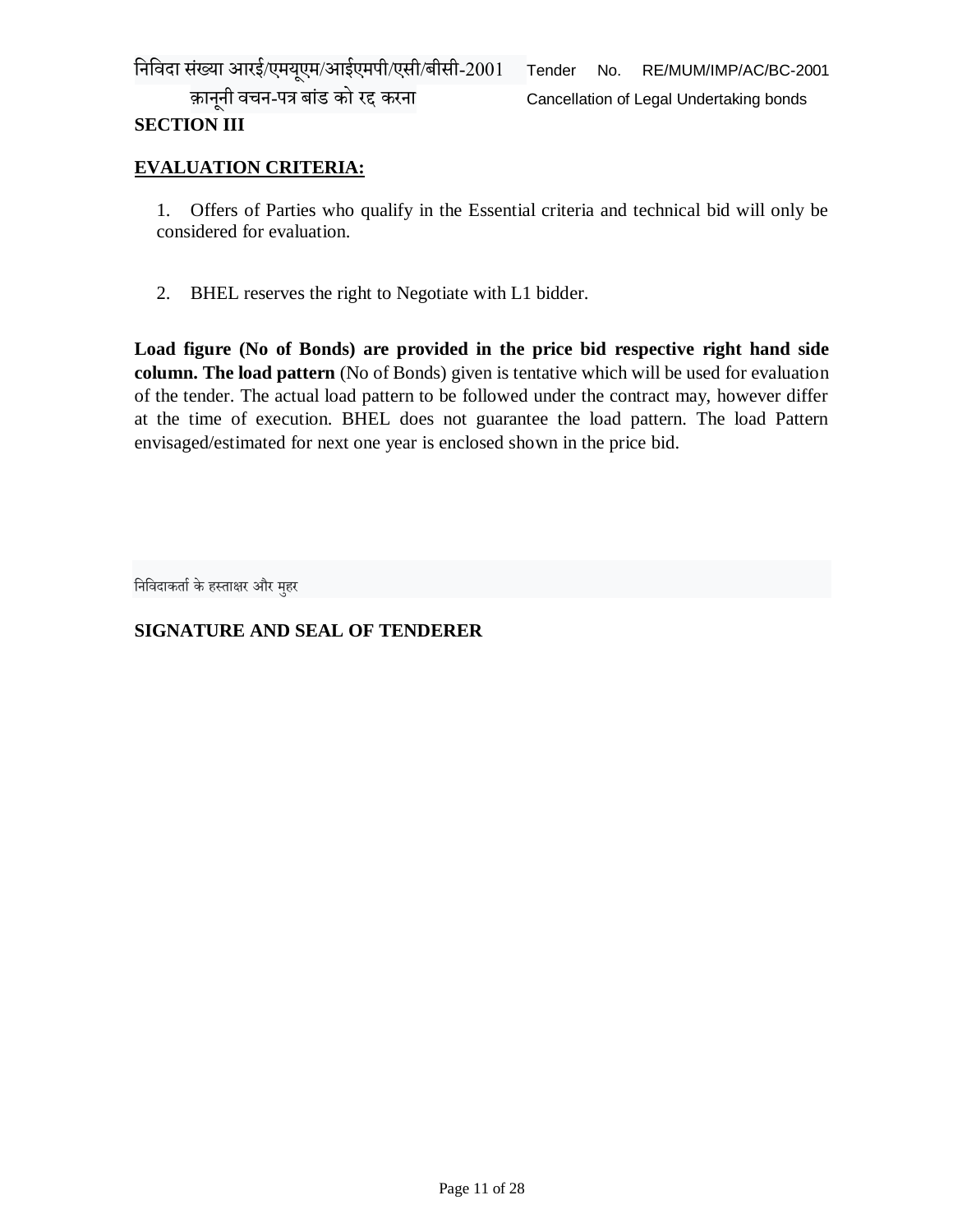निनिदा संख्या आरई/एमयएूम/आईएमपी/एसी/बीसी-2001 Tender No. RE/MUM/IMP/AC/BC-2001

क़ानूनी वचन-पत्र बांड को रद्द करना Cancellation of Legal Undertaking bonds

# **SECTION IV**

# **FORMAT FOR TECHNO- COMMERCIAL BID**

Offers of parties not meeting the below will be rejected.

| Sn               | <b>Description</b>                                                                                                                                                                                                                                                                                                                                                      | <b>Remarks</b>                                                                                                                                                 |
|------------------|-------------------------------------------------------------------------------------------------------------------------------------------------------------------------------------------------------------------------------------------------------------------------------------------------------------------------------------------------------------------------|----------------------------------------------------------------------------------------------------------------------------------------------------------------|
| 1.               | EARNEST MONEY DEPOSIT: The Bidders, must submit<br>EMD of Rs. 1080/- in as suggested in tender document.                                                                                                                                                                                                                                                                | (Details of the EMD to be provided<br>here)                                                                                                                    |
| 2.               | Bidder must have an average annual turnover not less than<br>INR 0.16 Lakhs for the last 03 Financial years<br>Last 03 FY shall be read as FY 2018-2019, 2019-2020 &<br>2020-2021.                                                                                                                                                                                      | CA certificate having UDIN/<br>Audited balance sheets inclusive<br>of P&L Statement.                                                                           |
| 3.               | Bidder must submit experience of having successfully<br>executed "Custom House Agent" contract in the last 7 years<br>(ending last day of month previous to the one in which the<br>tender is floated) as under:                                                                                                                                                        | Copy of contract(s)/ Work order<br>along<br>with<br>satisfactory<br>completion/Execution certificate<br>from customer in respect of these<br>Contracts.        |
|                  | (a) Three contract of value not less than INR 0.22 Lakhs each<br>or Equivalent<br>or<br>(b) Two contract of value not less than INR 0.27 Lakhs each                                                                                                                                                                                                                     | Details of the customer with email<br>and office<br>address<br>are<br>also<br>required for verification. In case<br>completion certificate are<br>not          |
|                  | <b>Or</b><br>(c) One contract of value not less than INR 0.43 Lakhs each                                                                                                                                                                                                                                                                                                | verifiable due to any reason then<br>such bids are liable to be rejected.                                                                                      |
| $\overline{4}$ . | Must submit proof for having cancelled DEEC Bonds                                                                                                                                                                                                                                                                                                                       | vender may submit proof of<br>cancelled bond copy / completion<br>certificate by customer etc. Same<br>will be verified from the issuing<br>authority by BHEL. |
| 5.               | The Bidder should not have been banned/Suspended for<br>business dealing by BHEL/Government of India/any<br>undertaking of Government of India/ EXIM Bank and nor<br>should be associated with party who have been banned for<br>business dealing by BHEL/Government of India/any<br>undertaking of Government of India/ EXIM Bank as on date<br>of publication of NIT. | A self-certification dated after<br>publication of NIT should be<br>submitted on company letter head<br>bidder<br>the<br>indicating<br>by<br>compliances.      |
| 6.               | The Bidder should NOT have been referred to BIFR and<br>Interim Resolution Professional (IRP) is not appointed for<br>initiating insolvency by NCLT proceedings against the<br>bidder.                                                                                                                                                                                  | A self-certification dated after<br>publication of NIT should be<br>submitted on company letter head<br>bidder<br>the<br>indicating<br>by<br>compliances.      |
| 7.               | Party must have office in Mumbai                                                                                                                                                                                                                                                                                                                                        | Name, address of office, Tel. No.<br>of office, Fax No. and Email ID for<br>correspondence                                                                     |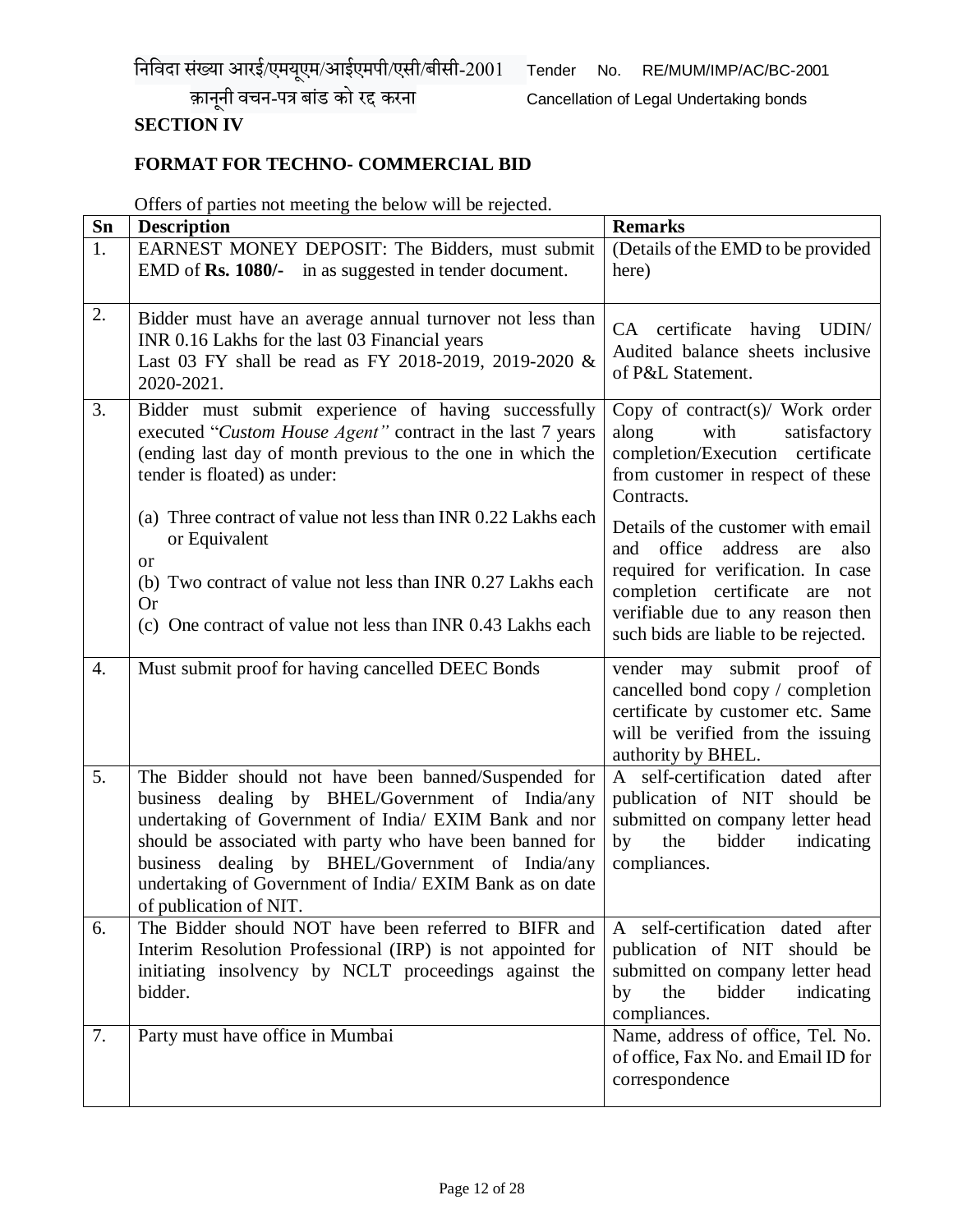निनिदा सख्ं या आरई/एमयएूम/आईएमपी/एसी/बीसी-2001 Tender No. RE/MUM/IMP/AC/BC-2001

|     | क़ानूनी वचन-पत्र बांड को रद्द करना                                                                                                                                                                                                                                                                                                                     | Cancellation of Legal Undertaking bonds             |
|-----|--------------------------------------------------------------------------------------------------------------------------------------------------------------------------------------------------------------------------------------------------------------------------------------------------------------------------------------------------------|-----------------------------------------------------|
| 8.  | <b>Company Details:</b><br>PAN Number & GST Registration                                                                                                                                                                                                                                                                                               | Self-attested Copy to be provided                   |
| 9.  | Participation in Reverse Auction                                                                                                                                                                                                                                                                                                                       | Agreed                                              |
| 10. | Letter of authorization for signatories to act on behalf of the<br>company.                                                                                                                                                                                                                                                                            | <b>POA</b>                                          |
| 11. | PAYMENT TERMS: As Specified in the tender.                                                                                                                                                                                                                                                                                                             | Agreed                                              |
| 12. | Valid CHA Licence certificate from the customs                                                                                                                                                                                                                                                                                                         | Self-attested Copy of certificate<br>to be provided |
| 13. | INDEMNITY: Agent shall keep BHEL indemnified of all the<br>losses, claims, etc. arising out of or in course of any of his or<br>his Associate's acts or accidents during the currency of the<br>Contract.                                                                                                                                              | Agreed                                              |
| 14. | VALIDITY: The period of contract will be for ONE year with<br>the provision of further extension up to one year by mutual<br>agreement between BHEL and the contractor. In the event of<br>Contractor not agreeing for extension, then the contractor will<br>continue to work with the existing terms, rates and conditions<br>for three more months. | Agreed                                              |
| 15. | failure<br><b>RISK</b><br><b>PURCHASE:</b><br>In<br>the<br>of<br>of<br>event<br>CONTRACTOR to execute the contract offered to them<br>within 30 days, BHEL reserves the right to use alternative<br>source at their risk and cost and extra expenditure incurred if<br>any shall be borne by the CONTRACTOR.                                           | Agreed                                              |
| 16. | We have understood the scope of work and accordingly have<br>quoted the prices in the price bid schedules. No other charges<br>will be paid accept those mentioned in optional charges<br>wherever applicable.                                                                                                                                         | Agreed                                              |
| 17. | GST shall be paid only on reflection in GSTR2A of BHEL<br>GSTIN: 27AAACB4146P1ZF. Contractor to comply with<br>GST law and its requirement. If any penalty or interest is<br>incurred by BHEL due to non-compliance by contractor, the<br>penalty/interest incurred would be recovered from the<br>contractor                                          | Agreed                                              |

SIGNATURE AND SEAL OF TENDERER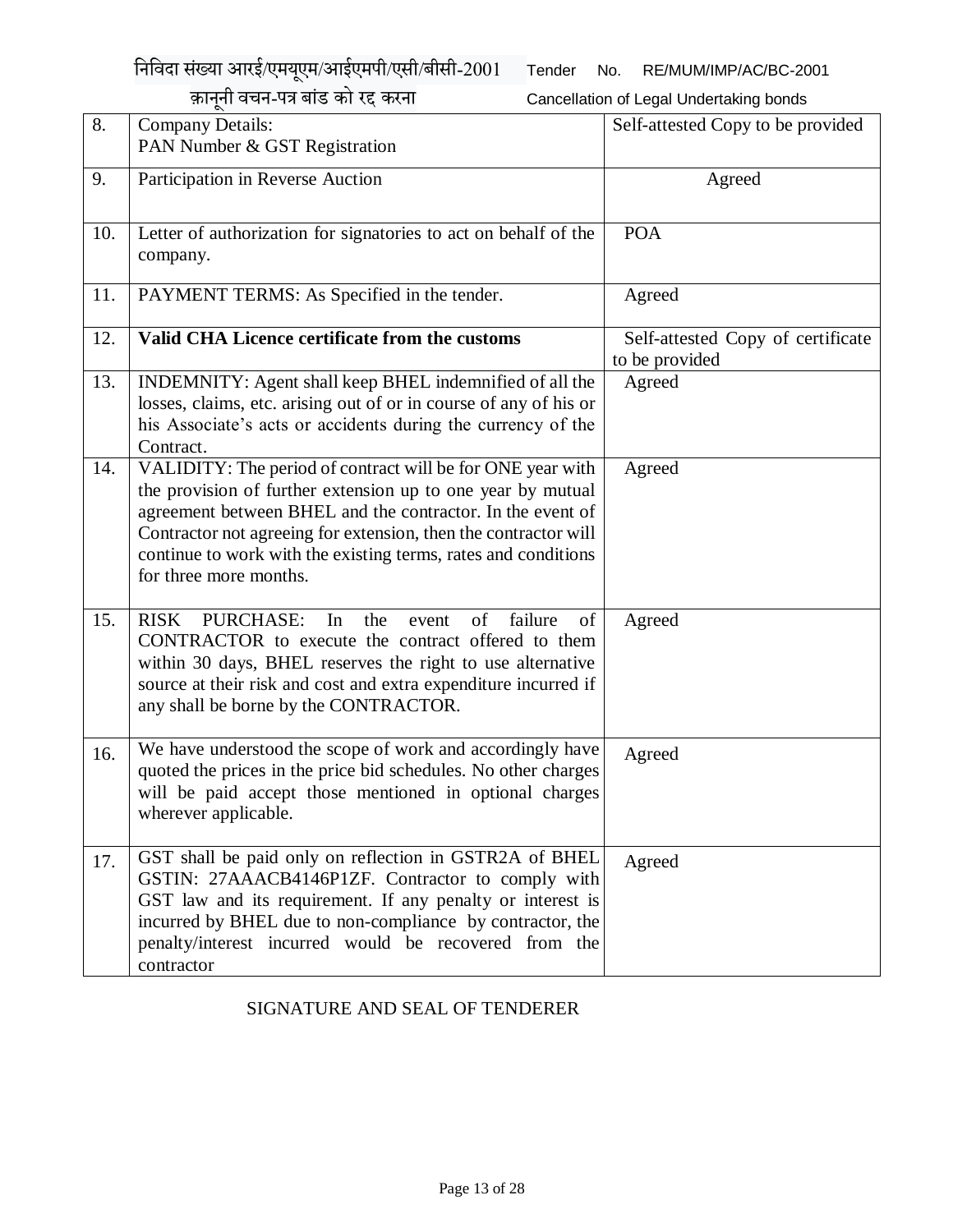# **SECTION V**

## **GENERAL TERMS AND CONDITIONS**

The following terms shall have the meaning hereby assigned to them except where the context requires otherwise: -

- A. BHEL (or B.H.E. Ltd.) shall mean Bharat Heavy Electricals Limited, a Company registered under Indian Companies Act 1956, with its Registered Office at BHEL House, Siri Fort, New Delhi-110 049, India or its Authorized Officers or its Engineer or other Employees authorized to deal with this contract.
- B. "CONTRACTOR" shall mean the individual, or Company who enters into this Contract with BHEL and shall include their executors, administrators, successors and assigns. "CONTRACTOR" shall also mean "AGENT" or "CARRIER" or "TRANSPORTER", "MTO" or "CFS" where the context so requires.
- C. "SITE" shall mean the place or places, including Project store at which the Cargo/ service / equipment are to be delivered and services are to be performed as per the specification of this tender.
- D. "CONTRACT" or "CONTRACT DOCUMENT" shall mean and include the agreement, the work order, LOI, the accepted appendices of rates, Schedules of Quantities (if any), General Terms and Conditions of Contract, Special Conditions of Contract, Instructions to Bidder, the drawings, the Technical Specifications, the Special Specifications and LOI (if any).
- E. "POWER CERTIFICATE" shall mean Essentiality certificate/ recommendation letter taken from appropriate authority for importing goods as per condition 54 of Customs notification as 50/2017 Sl no 414 and its amendment time to time, if any.
- F. "DUTY DIFFERENCE BOND" is legal undertaking furnished to customs as per para no (iii) condition 54 of Customs notification as 50/2017 Sl no 414 and its amendment time to time, if any
- G. Any conditions or terms stipulated by the bidder in the tender documents or subsequent letters shall not form part of the Contract unless specifically accepted in writing by BHEL and incorporated in the Work Order.
- H. "TENDER SPECIFICATIONS" shall mean the Scope of Work, Special Instructions / Conditions, Technical specifications/requirement, Appendices, Site Information and drawings pertaining to the work and any other relevant reference in the Tender Document for which the Bidder are required to submit their offer.
- I. "APPROVED" "DIRECTED" or "INSTRUCTED" shall mean approved, directed or instructed by BHEL.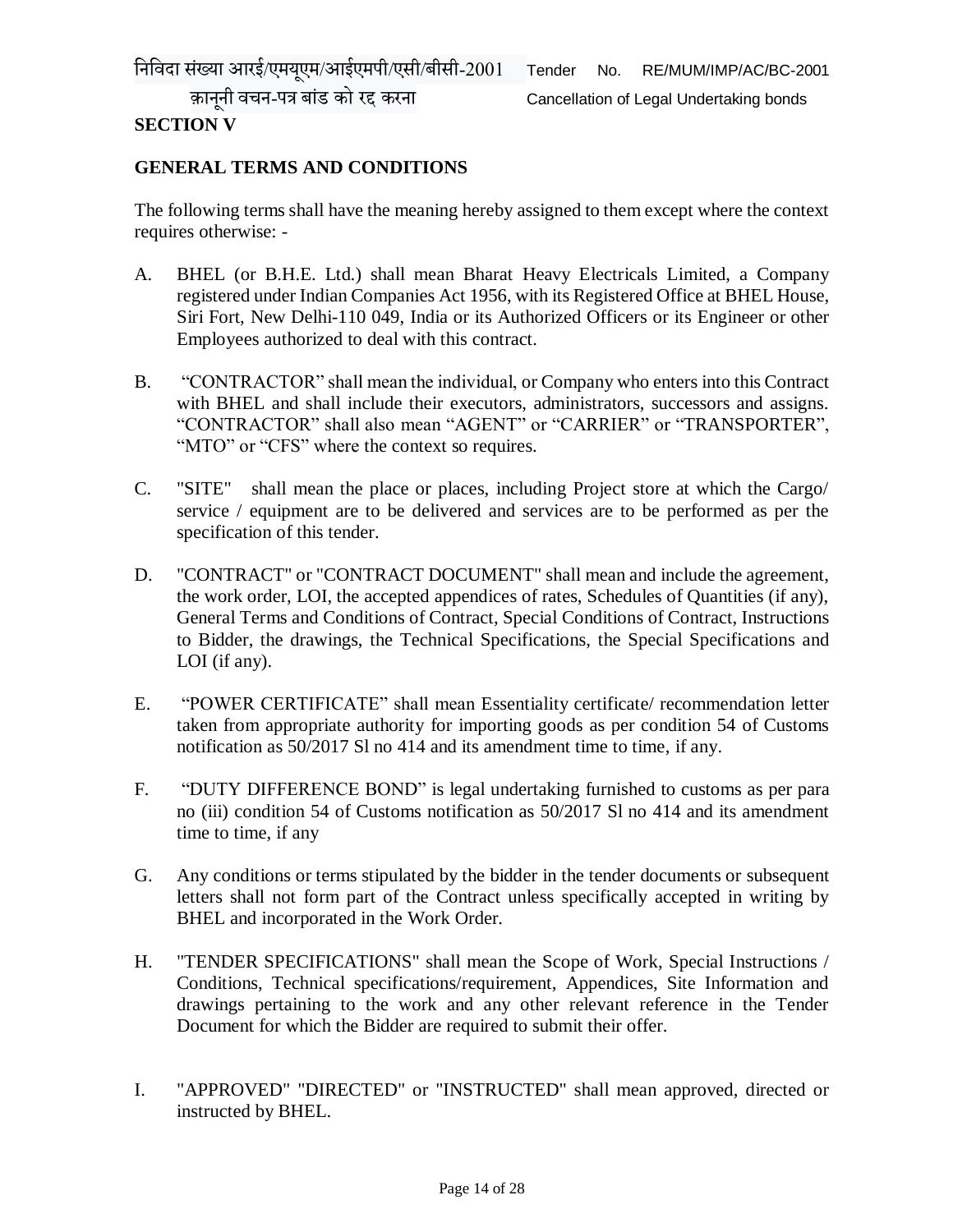निनिदा सख्ं या आरई/एमयएूम/आईएमपी/एसी/बीसी-2001 Tender No. RE/MUM/IMP/AC/BC-2001

क़ानूनी वचन-पत्र बांड को रद्द करना Cancellation of Legal Undertaking bonds

- J. "SINGULAR AND PLURAL" etc. words carrying singular number shall also include plural and vice versa, where the context so requires. Words imparting masculine gender shall be taken to include the feminine gender and words imparting persons shall include any Company or Association or Body or Individuals, whether incorporated or not.
- K. "VALIDITY OF THE CONTRACT" The period of LUT Bond Cancellation Contract will be for ONE year with the provision of further extension up to one year by mutual agreement between BHEL and the contractor. In the event of Contractor not agreeing for extension, then the contractor will continue to work with the existing terms, rates and conditions for three more months till all the activities specified therein are completed in all respects to the satisfaction of BHEL.
- L. "COMPLETION OF THE CONTRACT" The contract will be treated as complete on full and final settlement of all Bills / invoices raised under the contract with no claim on either side.

# **1.0 COMMENCEMENT OF WORK:**

1.1 The Contractor shall commence the work on specific intimation from BHEL in writing or the time indicated in the LOI and shall proceed with the same with due expedition without delay. If the contractor fails to commence the work as per the terms of Order/Contract, BHEL, at its sole discretion will have the right to cancel the Order/Contract. His Earnest Money and/or Security Deposit will stand forfeited without prejudice to any and all of BHEL's other rights and remedies in this regard.

# **2.0 INVOICES AND PAYMENTS**

- 2.1 The Contractor will be required to raise the Invoice for the services rendered. The Invoices will have to be raised according to the explicitly agreed rates and payment terms of the contract.
- 2.2 The contractor will have to generate the invoice for the cancelled bond after submitting all documents to BHEL.
- 2.3 The payment will be made within 30 days of submission of commercially clear invoice after adjusting penalty.

Immediately after the Bond is cancelled the following documents shall be returned back to BHEL and acknowledgement obtained from BHEL representative

- a. Cancelled Bond in original or Original letter issued by Customs in lieu of the cancelled bond.
- b. Original Import License along with requisite documents List of goods, condition sheet, original debit sheet / copy of License if original license was not handed by BHEL for cancellation. (These are normally handed over back by Customs Dept. after Bond cancellation)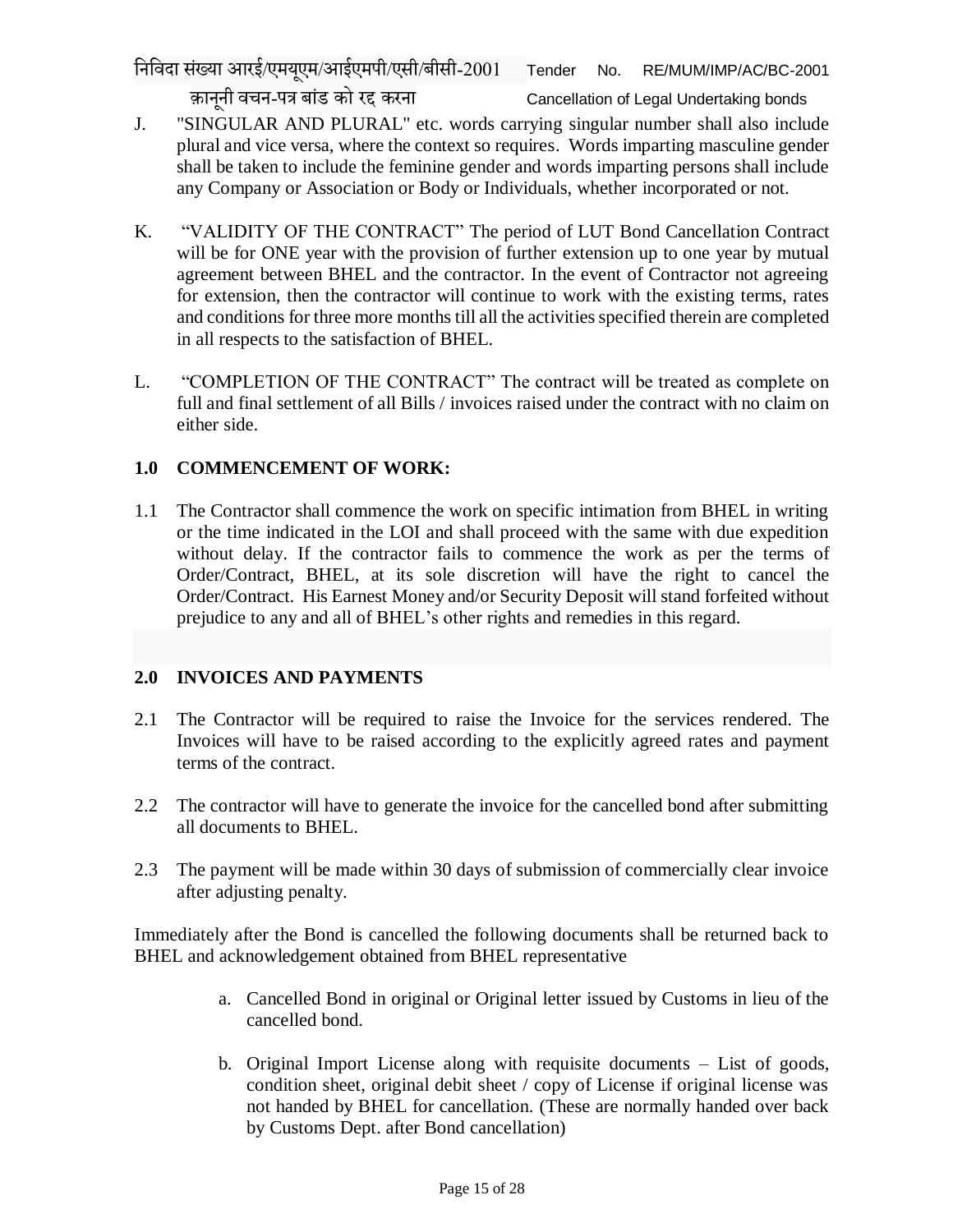While submitting Bills for payments, copy of the acknowledgement obtained from BHEL representative shall be attached along with Bill / Invoice as proof for Bond cancellation.

- 2.4 The GST will be paid separately if applicable. GST elements shall be shown separately in the invoice.
- 2.5 The charges for LUT Bond cancellation shall be paid in Indian Rupees.
- 2.6 Payment of the charges for bond cancellation will be made by BHEL by NEFT against the bill submitted with all documents.

## **3.0 Time Limit for Submission of Bills**

- 3.1 The contractor shall make a claim for the services rendered under this contract to BHEL within (4) four months of such service. If he does not prefer claim within the said period, he shall be deemed to have waived his right in the respect thereof and shall not be entitled to any payment on account thereof. Nevertheless, the accepting authority on written request can waive off this limitation and allow late submission of bills if the reasons for delay are found convincing and reasonable.
- 3.2 No claim in respect of under payment to the contractor shall be considered valid or entertained unless a claim in writing is made thereof within (4) four months from the date on which payment of the original claim thereto was made. Any claim for such under payment, not received within the stipulated four months' period, shall be liable to be summarily rejected by BHEL. Nevertheless, the accepting authority on written request can waive off this limitation and allow late submission of bills if the reasons for delay are found convincing and reasonable.
- 3.3 However, in case of any specific issue over which the contractor had not billed for any particular activity the same can be allowed for payment, subject to with the prior approval BHEL.

# **4.0 RISK PURCHASE:**

BHEL reserves to itself the following rights in respect of this Contract without entitling the Contractor for any compensation.

- 4.1 If at any time during the currency of the contract, the contractor fails to render all or any of the services required under the scope of work of the contract satisfactorily in the opinion of BHEL, whose decision shall be final and binding on the contractor, BHEL reserves the right to get the work done by other parties or departmentally at the cost and risk of the contractor and also forfeit the security deposit.
- 4.2 To recover any moneys due from the Contractor, from any moneys due to the Contractor under this or any other contract or from the Security Deposit.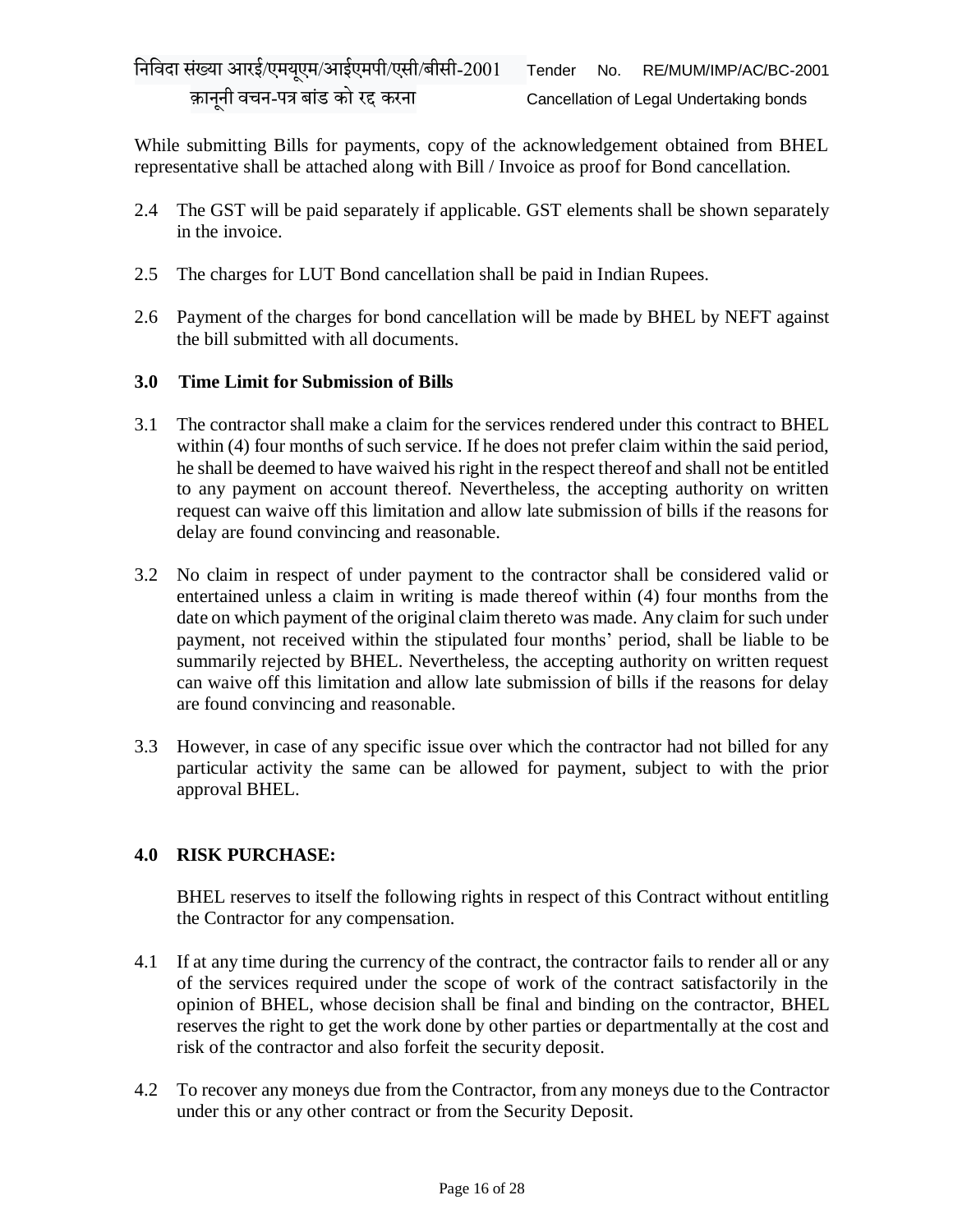4.3 To claim compensation for losses sustained including BHEL's supervision charges & overheads in case of termination of Contract.

#### **5.0 OBSERVANCE OF LOCAL LAWS:**

- 5.1 The Contractor shall comply with all Laws, Statutory Rules, Regulations etc. The Contractor shall obtain all necessary permits/approval from the local Governing Body, Police and other concerned Authorities as may be required under law.
- 5.2 The Contractor shall pay all taxes, fees, license charges, deposits, duties, tolls, royalty, commissions or other charges that may be leviable/levied on account of any of the operations connected with the execution of this contract.
- 5.3 The Contractor shall be responsible for the proper behavior and observance of all regulations by the staff employed.

#### **6.0 FORCE MAJEURE:**

The following shall amount to force majeure conditions: -

- 6.1 Acts of God, Act of any Government, war, blockades, Sabotage, riots, civil Commotion , insurrection, terrorist acts, acts of Public enemy, Flood, Storms, Washouts, Fire, Explosion, landslides, lightning, Cyclone, Earthquake, epidemics, quarantine restrictions, arrest and restraints of the government, necessity for compliance with any court order, law ordinance or regulations promulgated by any governmental authority having jurisdiction, either federal /state /civil or military, strikes or other industrial disturbances, lockouts and other similar causes / events over which the Bidder has no control.(Covid).
- 6.2 If the Bidder suffers delay in the due execution of the contract, due to delays caused by force majeure conditions, as defined above, the agreed time of completion of the work covered by this contract may be extended by a reasonable period of time provided notice of the happening of any such cause / event is given by the Bidder to BHEL within 14 days from the date of occurrence thereof.
- 6.3 The Bidder by the reason of such events shall neither be entitled to terminate this contract nor shall have any claim for damages against BHEL in respect of such nonperformance or delay in performance and deliveries under the contract shall be resumed as soon as practicable after such event has come to an end or ceased to exist, and the decision of BHEL as to whether the deliveries have been so resumed or not shall be final and conclusive.
- 6.4 Force Majeure conditions will apply on both sides.
- 6.5 Contract has to be executed in the prevailing situation of COVID 19. No condonation of delay/ transit penalty on grounds of COVID 19 will be entertained. Execution has to be done in its stipulated time frame in the existing conditions only.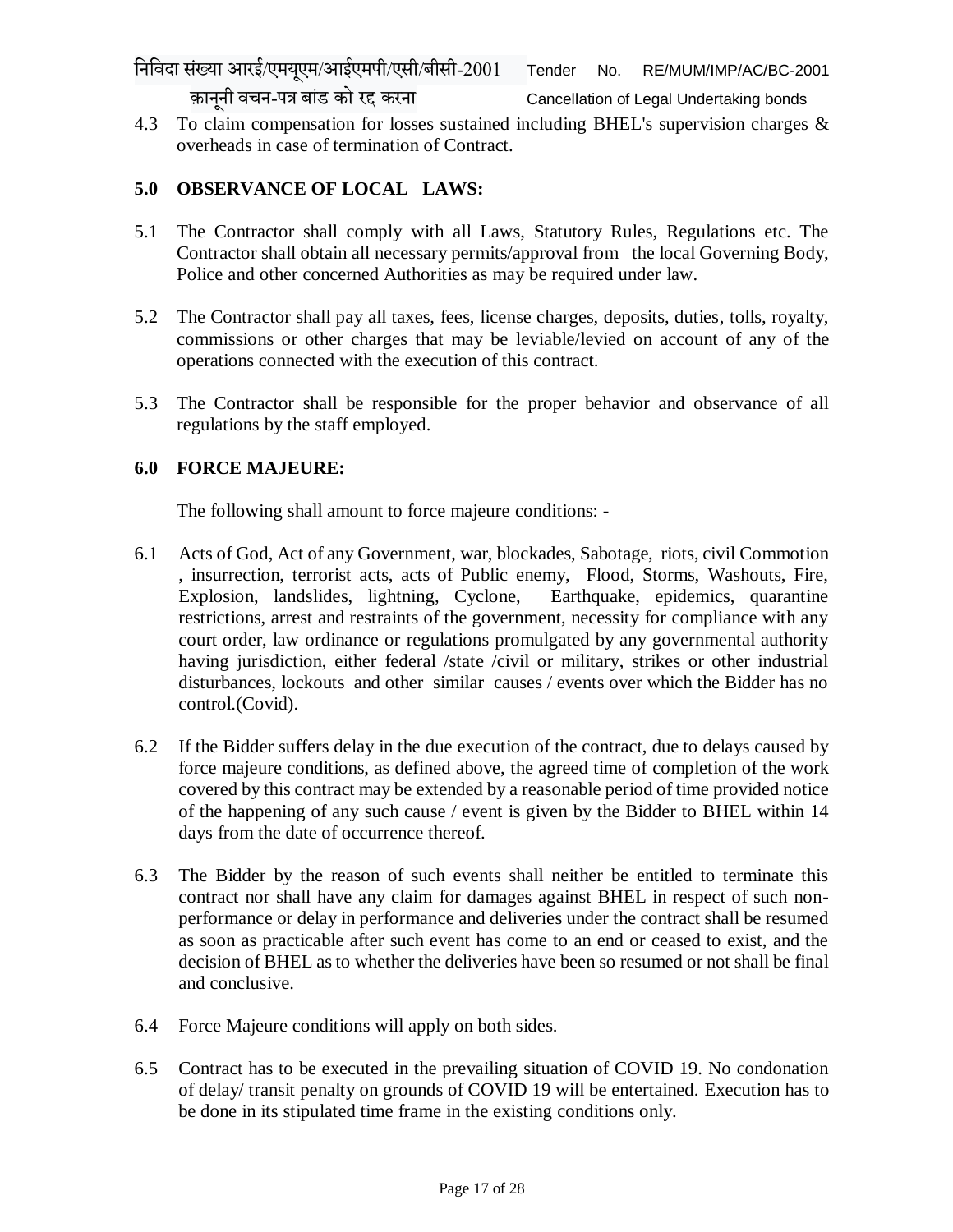क़ानूनी वचन-पत्र बांड को रद्द करना Cancellation of Legal Undertaking bonds

# **7.0 PREVENTION OF CORRUPTION:**

- 7.1 Canvassing in any form or any attempt to influence directly or indirectly any official of BHEL will lead to rejection of the bid and forfeiture of the Earnest Money Deposit.
- 7.2 BHEL shall be entitled to cancel the contract and to recover from the Contractor the amount of any loss resulting from such cancellation, if the contractor has offered or given any person any gift or consideration of any kind as an inducement or reward for doing or intending to do any action in relation to the obtaining or the execution of the contract or any other contract with BHEL or for showing or intending to show favor or disfavor to any person in relation to the contract with BHEL, if the like acts shall have been done by any persons employed by him or acting on his behalf whether with or without the knowledge of the Contractor in relation to this or any other contract with BHEL.

## **8.0 SETTLEMENT OF DISPUTE**

- 8.1 Except as otherwise specially provided in the Contract, all disputes concerning questions of fact arising under the Contract shall be decided by the GM ROD of BHEL subject to a written appeal by the Bidder to the GM ROD whose decision shall be final to the parties hereto.
- 8.2 Any dispute or difference including those considered as such by only one of the parties arising out of or in connection with the Contract shall be to the extent possible settled amicably between the parties.
- 8.3 If amicable settlement cannot be reached, then all disputed issues shall be settled by arbitration as provided in clause below.

# **9.0 ARBITRATION & CONCILIATION:**

9.1 Except as provided elsewhere in this Contract, in case Parties are unable to reach amicable settlement (whether by Conciliation to be conducted as provided in Conciliation Clause herein below or otherwise) in respect of any dispute or difference; arising out of the formation, breach, termination, validity or execution of the Contract; or, the respective rights and liabilities of the Parties; or, in relation to interpretation of any provision of the Contract; or. in any manner touching upon the Contract (hereinafter referred to as the 'Dispute'), then, either Party may, commence arbitration in respect of such Dispute by issuance of a notice in terms of section 21 of the Arbitration & Conciliation Act, 1996 (hereinafter referred to as the 'Notice'). The Notice shall be addressed to the Head of the ROD issuing the Contract and shall contain the particulars of all claims to be referred to arbitration in sufficient detail and shall also indicate the monetary amount of such claim. Within 60 days of receipt of the complete Notice, the Head of the BHEL ROD issuing the Contract shall offer names of three proposed Arbitrators to the invoking Party advising to choose any one of the three names to be appointed as Sole Arbitrator. On getting confirmation from the invoking Party regarding the Arbitrator chosen from among the names so offered,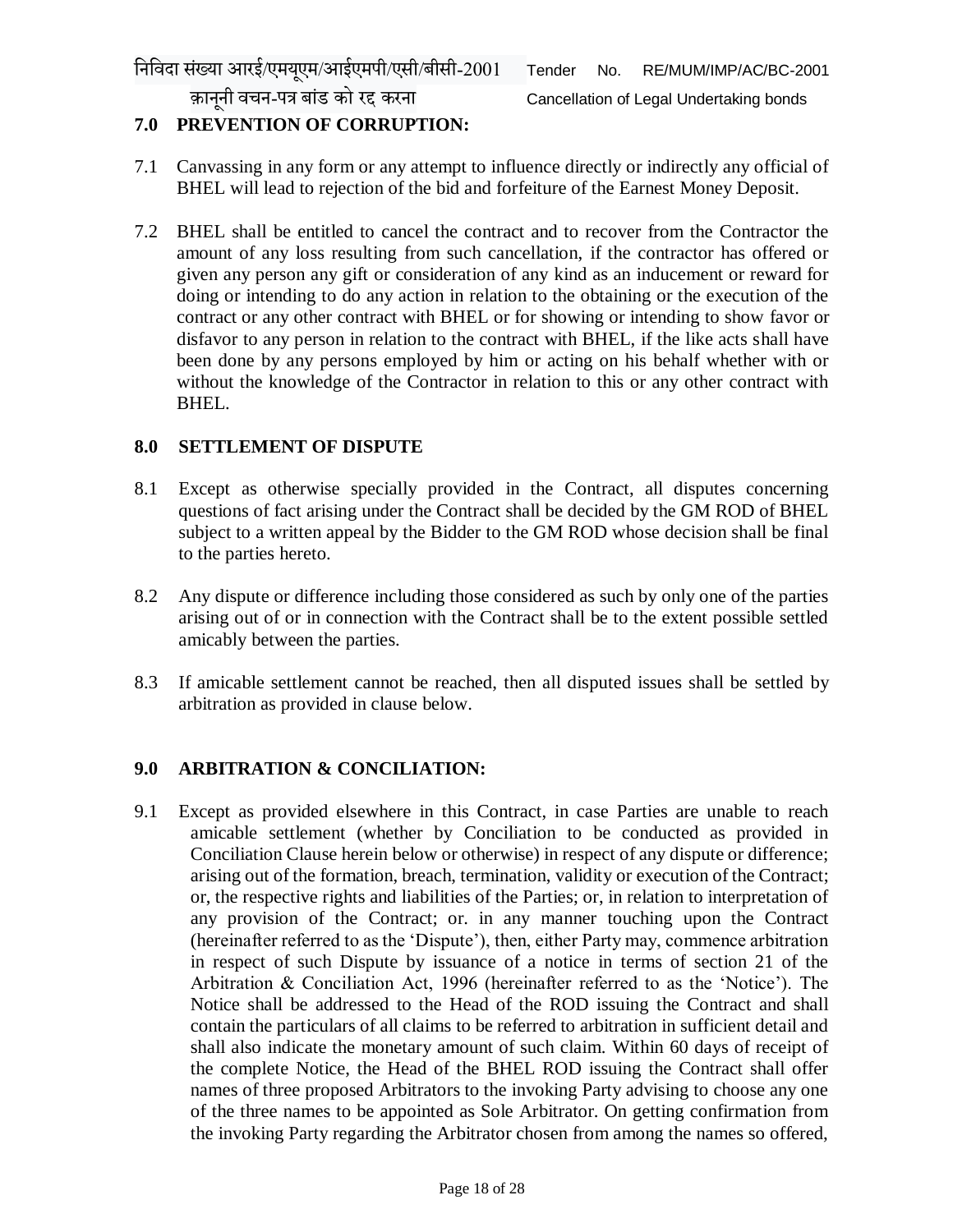the Head of the BHEL ROD issuing the Contract, shall appoint such chosen person as the Sole Arbitrator for conducting the arbitration. The language of arbitration shall be English.

- 9.2 The Arbitrator shall pass a reasoned award.
- 9.3 Subject as aforesaid, the provisions of Arbitration and Conciliation Act 1996 (India) or statutory modifications or re-enactments thereof and the rules made thereunder as in force from time to time shall apply to the arbitration proceedings under this clause. The seat of arbitration shall be New Delhi/Mumbai. The Contract shall be governed by and be construed as per provisions of the laws of India. Subject to this provision 13.1.1 regarding ARBITRATION, the principal civil court exercising ordinary civil jurisdiction over the area where the seat of arbitration is located shall have exclusive jurisdiction over any DISPUTE to the exclusion of any other court.
- 9.4 In case of Contract with Public Sector Enterprise (PSE) or a Government Department, the following shall be applicable:
- 9.5 In the event of any dispute or difference relating to the interpretation and application of the provisions of commercial contract(s) between Central Public Sector Enterprises (CPSEs)/ Port Trusts inter se and also between CPSEs and Government Departments/Organizations (excluding disputes concerning Railways, Income Tax, Customs & Excise Departments), such dispute or difference shall be taken up by either party for resolution through AMRCD (Administrative Mechanism for Resolution of CPSEs Disputes) as mentioned in DPE OM No. 4(1)/2013-DPE(GM)/FTS-1835 dated 22-05-2018 as amended from time to time.
- 9.6 The cost of arbitration shall initially be borne equally by the Parties subject to the final allocation thereof as per the award/order passed by the Arbitrator.
- 9.7 Notwithstanding the existence of any dispute or differences and/or reference for the arbitration, the Contractor shall proceed with and continue without hindrance the performance of its obligations under this Contract with due diligence and expedition in a professional manner unless the dispute inter-alia relates to cancellation, termination or short-closure of the Contract by BHEL.

# **10.0 CONCILIATION**:

- 10.1 If at any time (whether before, during or after the arbitral or judicial proceedings), any Disputes (which term shall mean and include any dispute, difference, question or disagreement arising in connection with construction, meaning, operation, effect, interpretation or breach of the agreement, contract), which the Parties are unable to settle mutually, arise inter-se the Parties, the same may, be referred by either party to Conciliation to be conducted through Independent Experts Committee (IEC) to be appointed by competent authority of BHEL from the BHEL Panel of Conciliators. Notes:
	- 1. No serving or a retired employee of BHEL/Administrative Ministry of BHEL shall be included in the BHEL Panel of Conciliators.
	- 2. Any other person(s) can be appointed as Conciliator(s) who is/are mutually agreeable to both the parties from outside the BHEL Panel of Conciliators.
- 10.2 The proceedings of Conciliation shall broadly be governed by Part-III of the Arbitration and Conciliation Act 1996 or any statutory modification thereof and as provided in Annexure-C. The Annexure-C together with its Formats will be treated as if the same is part and parcel hereof and shall be as effectual as if set out herein.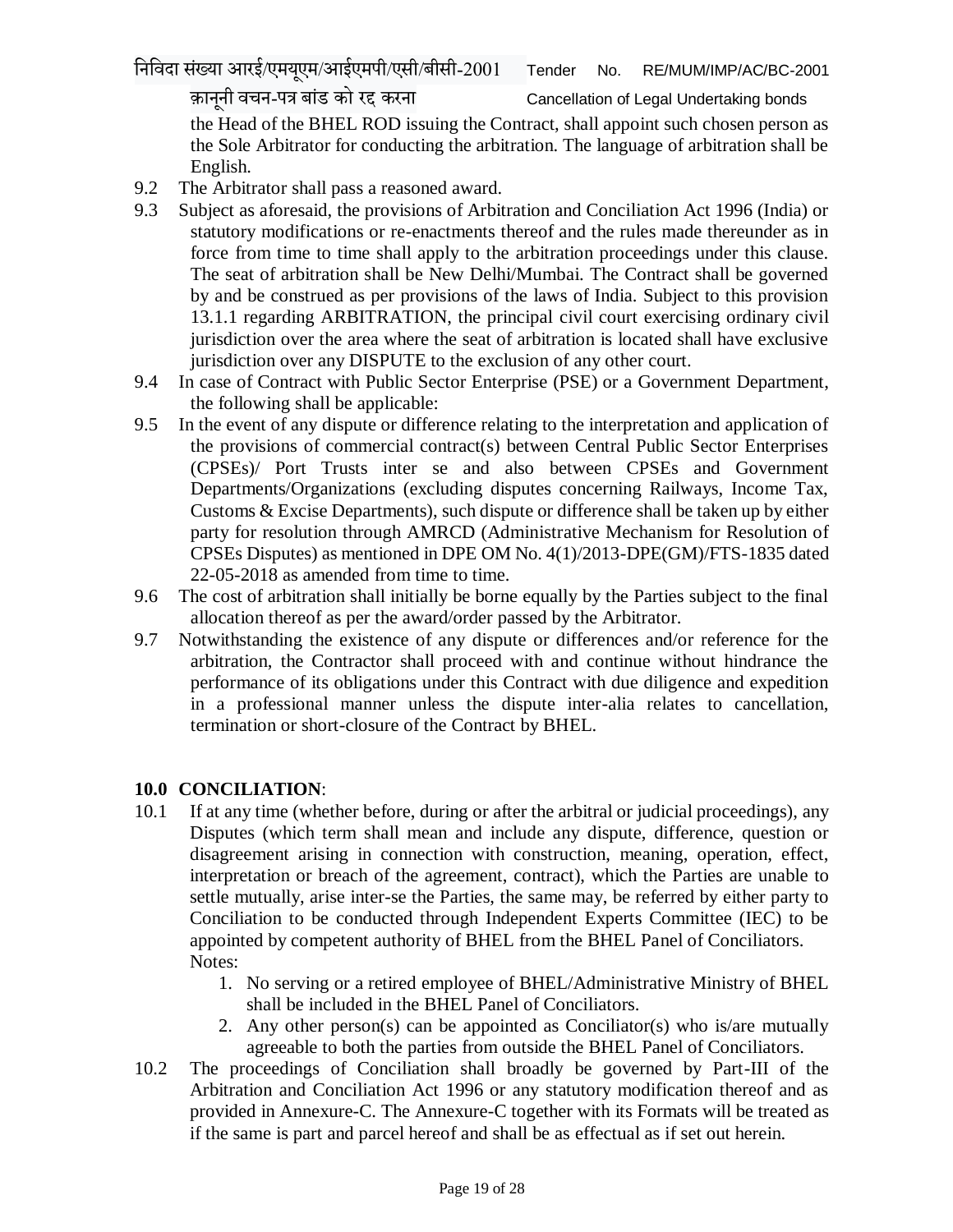10.3 The Contractor hereby agrees that BHEL may make any amendments or modifications to the provisions stipulated in the Annexure-C from time to time and confirms that it shall be bound by such amended or modified provisions of the Annexure-C with effect from the date as intimated by BHEL to it.

# 10.4 CONCILIATION:

10.5 If at any time (whether before, during or after the arbitral or judicial proceedings), any Disputes (which term shall mean and include any dispute, difference, question or disagreement arising in connection with construction, meaning, operation, effect, interpretation or breach of the agreement, contract), which the Parties are unable to settle mutually, arise inter-se the Parties, the same may, be referred by either party to Conciliation to be conducted through Independent Experts Committee (IEC) to be appointed by competent authority of BHEL from the BHEL Panel of Conciliators.

#### Notes:

1. No serving or a retired employee of BHEL/Administrative Ministry of BHEL shall be included in the BHEL Panel of Conciliators.

2. Any other person(s) can be appointed as Conciliator(s) who is/are mutually agreeable to both the parties from outside the BHEL Panel of Conciliators.

# **11.0 LAWS GOVERNING THE CONTRACT:**

11.1 The contract shall be governed by the Indian Laws for the time being in force and only courts in Mumbai, India shall have jurisdiction over this contract.

# **12.0 INDEMNITY:**

12.1 The Contractor shall indemnify and keep indemnified BHEL all losses, claims, demurrage, detention etc. arising out of any of his acts or out of the acts of his agents or associates or servants during the currency of the contract.

# **13.0 SECURTY DEPOSIT:**

- 13.1 Successful bidder shall submit 5% of the total contract value as security deposit. EMD of the successful tenderer shall be converted and adjusted towards the required amount of Security Deposit
- 13.2 Security deposit may be made in any of the following ways: i) Only Electronic Fund Transfer in favor of BHEL

ii) Bank Guarantee from Scheduled Banks/ Public Financial Institutions as defined in the Companies Act. The Bank Guarantee format should have the approval of BHEL

iii) Fixed Deposit Receipt issued by Scheduled Banks/ Public Financial Institutions as defined in the Companies Act (FDR should be in the name of the Contractor, a/c BHEL)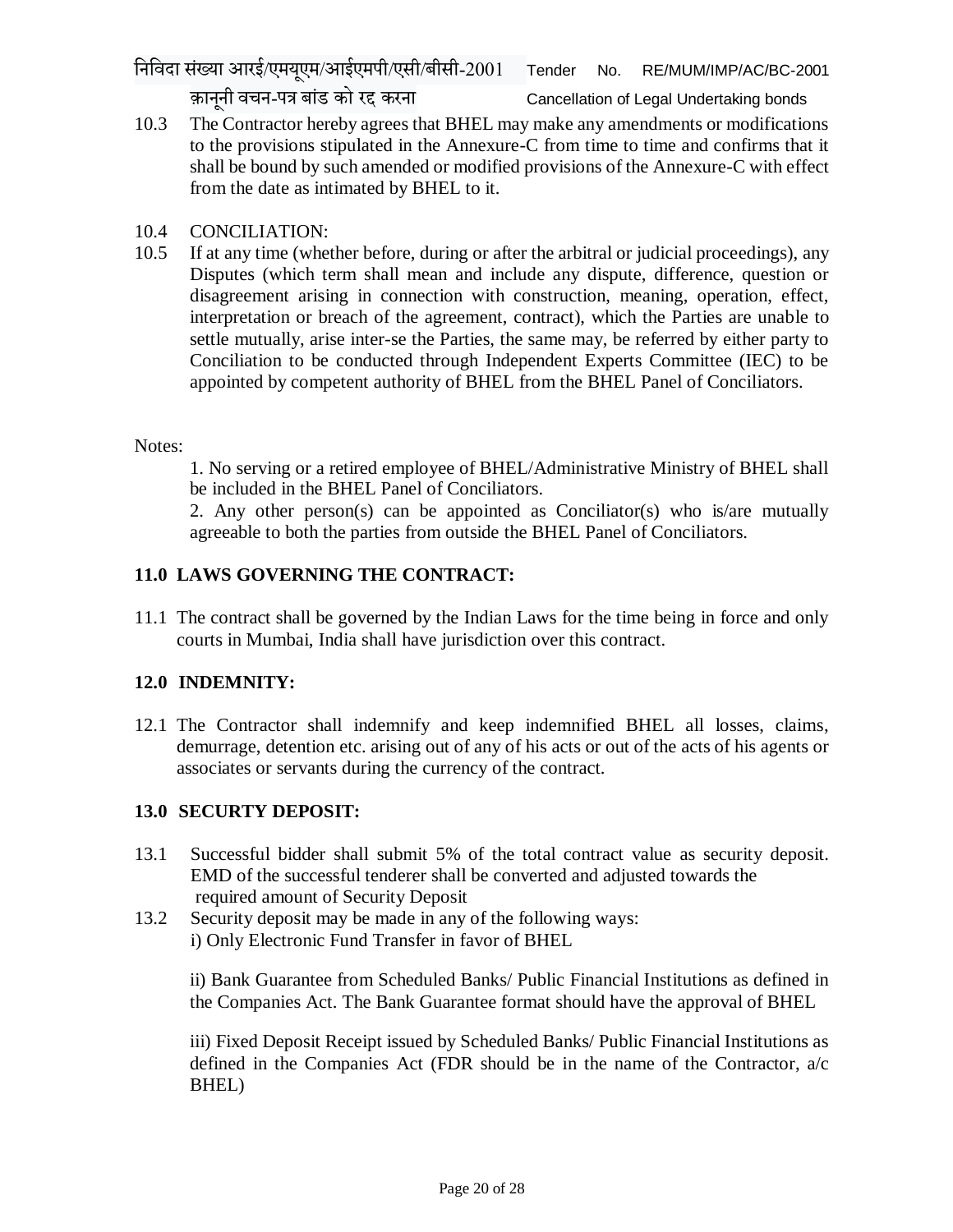निनिदा सख्ं या आरई/एमयएूम/आईएमपी/एसी/बीसी-2001 Tender No. RE/MUM/IMP/AC/BC-2001

क़ानूनी वचन-पत्र बांड को रद्द करना Cancellation of Legal Undertaking bonds iv) Securities available from Indian Post offices such as National Savings Certificates, Kisan Vikas Patras etc. (held in the name of Contractor furnishing the security and duly endorsed/ hypothecated/ pledged, as applicable, in favour of BHEL)

(Note: BHEL will not be liable or responsible in any manner for the collection of interest or renewal of the documents or in any other matter connected therewith)

- 13.3 13.If the value of work done at any time exceeds the contract value, the amount of Security Deposit shall be correspondingly enhanced and the additional Security Deposit shall be immediately deposited by the Contractor or recovered from payment/s due to the Contractor.
- 13.4 The security deposit shall not carry any interest.

(Note: Acceptance of Security Deposit against above will be subject to hypothecation or endorsement on the documents in favour of BHEL. However, BHEL will not be liable or responsible in any manner for the collection of interest or renewal of the documents or in any other matter connected therewith)

Securities / BG's shall be released after **three (3) months** of successful execution, completion of the contract and upon fulfillment of contractual obligations as per terms of the contract.

Bidder to submit performance security required for execution of the contract within the 05 working days (excluding bank holidays) of the LOA. In case of delay in submission of performance security, enhanced performance security which would include interest (SBI rate  $+ 6\%$ ) for the delayed period, shall be submitted by the bidder. Further, if performance security is not submitted till such time the first bill becomes due, the amount of performance security due shall be recovered as per terms defined in NIT/ Contract, from the bills along with due interest.

#### **14.0 EARNEST MONEY DEPOSIT:**

- 14.1 The offers from the bidders shall enclose a EMD as per Techno Commercial Bid in any one of the following forms:
	- Electronic Fund Transfer credited in BHEL account (before tender opening)
- 14.2 EMD of the Bidder will be forfeited if:
	- (i) After opening the tender and within the offer validity period, the Bidder revokes his tender or makes any modification in his tender which is not acceptable to BHEL.
	- (ii) The Bidder fails to deposit the required Security deposit or commence the work within the period as per LOI/ Contract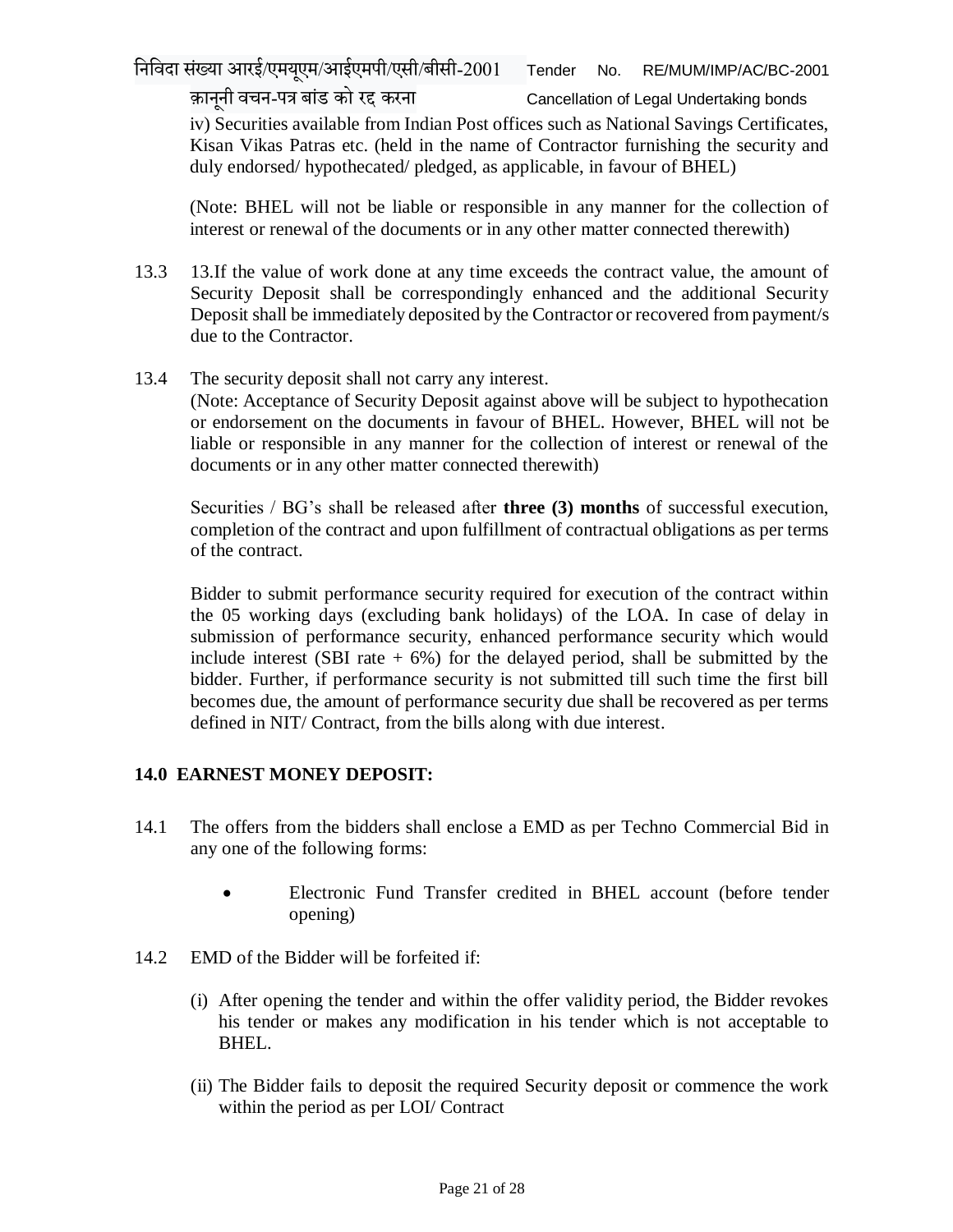(iii)If the bidder declines to accept the LOI or is unable to accept the work which has been awarded on the basis of the offer received from the bidder or revokes the offer within the validity period of the offer, the earnest money shall stand forfeited

- 14.3 EMD by the Bidder shall be withheld in case any action on the Bidder is envisaged under the provisions of extant "Guidelines on Suspension of business dealings with suppliers/ Bidders" and forfeited/ released based on the action as determined under these guidelines.
- 14.4 EMD of successful bidder will be adjusted towards part of the security deposit.
- 14.5 EMD of all unsuccessful bidders shall be returned normally within fifteen days of placement of LOI/Work Order on successful bidder.
- 14.6 EMD shall not carry any interest.
- 14.7 In case total EMD amount is more than Rs.20 Lakh, the amount in excess of Rs.20 lakhs maybe accepted in the form of Bank Guarantee from scheduled bank. The Bank Guarantee in such cases shall be valid for at least six months.

# **15.0 DISCREPANCY IN LANGUAGE, WORDS & FIGURES: QUOTED IN OFFER**

- 15.1 If, in the price structure quoted for the required goods/ services/ works, there is discrepancy between the unit price and the total price (which is obtained by multiplying the unit price by the quantity), the unit price shall prevail and the total price corrected accordingly, unless in the opinion of the purchaser there is an obvious misplacement of the decimal point in the unit price, in which case the total price as quoted shall govern and the unit price corrected accordingly.
- 15.2 If there is an error in a total corresponding to the addition or subtraction of subtotals, the subtotals shall prevail and the total shall be corrected; and
- 15.3 If there is a discrepancy between words and figures, the amount in words shall prevail, unless the amount expressed in words is related to an arithmetic error, in which case the amount in figures shall prevail subject of 13.1 and 13.2 above.
- 15.4 If there is such discrepancy in an offer, the same shall be conveyed to the bidder with target date up to which the bidder has to send his acceptance on the above lines and if the bidder does not agree to the decision of the purchaser, the bid is liable to be ignored.
- 15.5 If there is no provision in the tender for quoting in words, then only figures should be mentioned.
- 15.6 In case of discrepancy in understanding the text in NIT, English text will be considered as final and correct.

# **16.0 REQUIREMENTS OF PERFORMANCE.**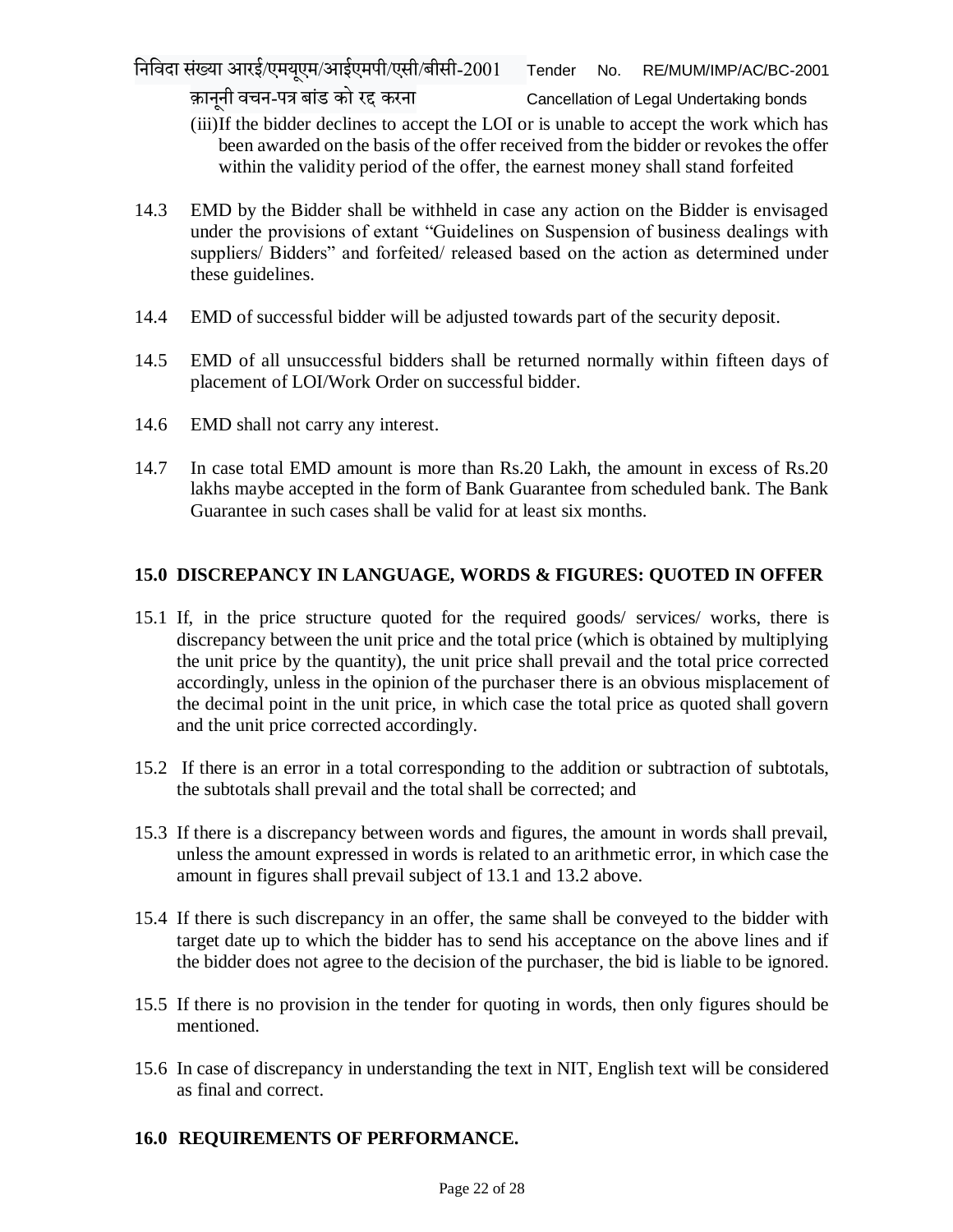- 16.1 All the permissions and Clearances or any other relevant authorization from competent authority shall be obtained by the Contractor at his own cost. Any contingency arising in this respect shall be the responsibility of the Contractor. Also the Contractor shall be responsible for any mishap, accident en-route and consequences therefore including legal complications, if any.
- 16.2 The contract as entered into between BHEL and the contractor shall in no way, nullify, reduce, mitigate or absolve the parties of any responsibility, obligation or liability that may devolve upon them under the acts or laws governing such activity.

#### **17.0 SERVICE DURING POST CONTRACT PERIOD:**

17.1 It will be obligatory on the part of contractor to continue to work on the same rates, terms and conditions prevailing on the last date of the contract even beyond contract period (inclusive of extended period, if any) for (3) three months or till alternate arrangements are made, whichever is earlier.

#### **18.0 CONSTITUTION OF THE FIRM**

- 18.1 The bidders, who are the constituents of a Firm, Company, Association/or cooperative Society, must enclose notarized/ attested copies of the constitution of their Firm/Company/Association or Society, power of attorney and/or partnership-deed. Cooperative societies must submit an attested copy of the certificate of registration along with the documents mentioned earlier.
- 18.2 The cancellation/modification of any documents such as Power of Attorney, Partnership-deed etc. shall forthwith be communicated to BHEL in writing, failing which BHEL shall have no responsibility or liability for any action taken on the strength of the said documents submitted earlier or on the basis of the amended documents.
- 18.3 BHEL may recognize changes in Power of Attorney and related documents after obtaining proper legal advice.
- 18.4 If the tender is submitted by a proprietary firm, it shall be signed by the proprietor above his full name and the name of his firm with its current address. If the tender application is submitted by a firm of partnership, it shall be signed by all partners of the firm, above their full names and current addresses or by a partner holding the Power of Attorney for the firm for signing the application, in which case a certified copy of the Power of Attorney shall accompany the tender. A certified copy of the partnership deed, current address of the firm and the full names and addresses of all partners of the firm shall also accompany the tender.
- 18.5 If the tender application is submitted by a Limited Company, it shall be signed by its Managing Director or by a duly authorized person holding the Power of Attorney for signing the tender document, in which case a certified copy of the Power of Attorney shall accompany the tender document. Such Limited Company or Corporation will be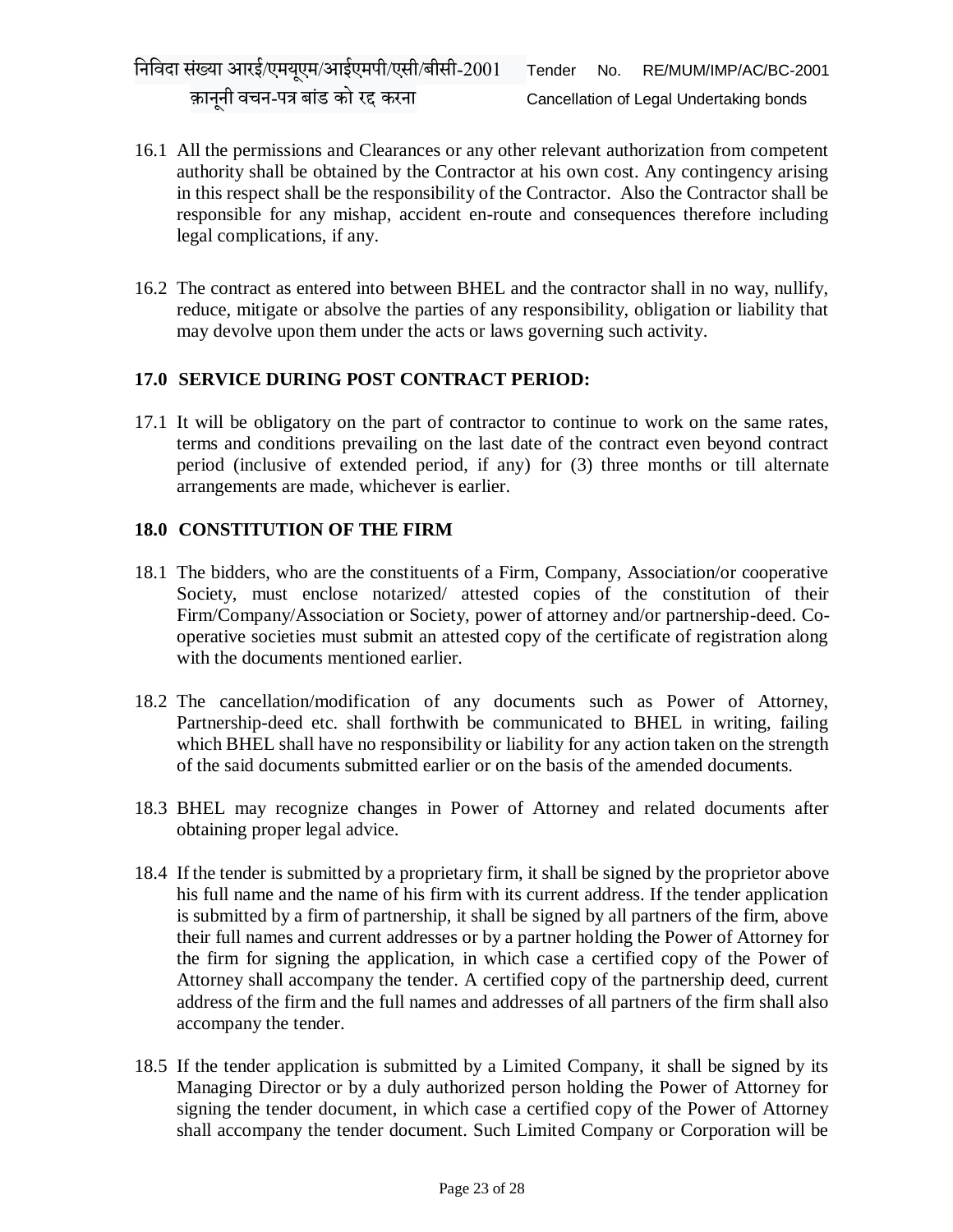निनिदा संख्या आरई/एमयएूम/आईएमपी/एसी/बीसी-2001 Tender No. RE/MUM/IMP/AC/BC-2001

क़ानूनी वचन-पत्र बांड को रद्द करना Cancellation of Legal Undertaking bonds

required to furnish satisfactory evidence such as Memorandum and Articles of Association of its existence with the tender document.

#### **19.0 CHANGE IN BUSINESS/LOAD PATTERN:**

In case of drop in volumes or insufficient work contractor will not be entitled for any compensation from BHEL on this account.

#### **20.0 SUBLETTING NOT ALLOWED**

The contractor shall not sublet, transfer, or assign the contract or any part thereof. In case the contractor contravenes this condition, BHEL shall be entitled to place the contract elsewhere at the risk and cost of the contractor and all expenses borne on this account shall be recovered from him.

#### **21.0 GUIDELINES FOR SUSPENSION OF BUSINESS DEALINGS WITH SUPPLIERS/ CONTRACTORS'**

21.1 The contractor will be binding to the "Guidelines for suspension of business dealings with suppliers/ Contractors" which is available at BHEL website www.bhel.com. The link for the same is available at [http://www.bhel.com/vender\\_registration/pdf/Suspension-of-Business-Dealingswith-](http://www.bhel.com/vender_registration/pdf/Suspension-of-Business-Dealingswith-Supplier-issued-Sept13_abridged.pdf)[Supplier-issued-Sept13\\_abridged.pdf](http://www.bhel.com/vender_registration/pdf/Suspension-of-Business-Dealingswith-Supplier-issued-Sept13_abridged.pdf)

#### **22.0 BHEL FRAUD PREVENTION POLICY**

"The bidder along with its associate/ collaborators/ sub-contractor's/ sub vendors/ consultant's/service providers shall strictly adhere to BHEL fraud prevention policy displayed on BHEL web site http://www.bhel.com and shall immediately bring to the notice of BHEL Management about any fraud or suspected fraud as soon as it comes to their notice. "

#### **23.0 OFFER VALIDITY**

Offer submitted will be valid for 45 days from the date of opening of Bids.

#### **24.0 MSE suppliers:**

The bidder may also be a Micro and Small Enterprises (MSE) vendor registered as per MSE act. As per the public procurement policy notified by the Central government.

"MSE suppliers can avail the intended benefits only if they submit along with the offer, attested copies of either EM II certificate having deemed validity (five years from the date of issue of acknowledgement in EM, II) or valid NSIC certificate or EM II certificate with due validity, along with attested copy of a CA certificate (where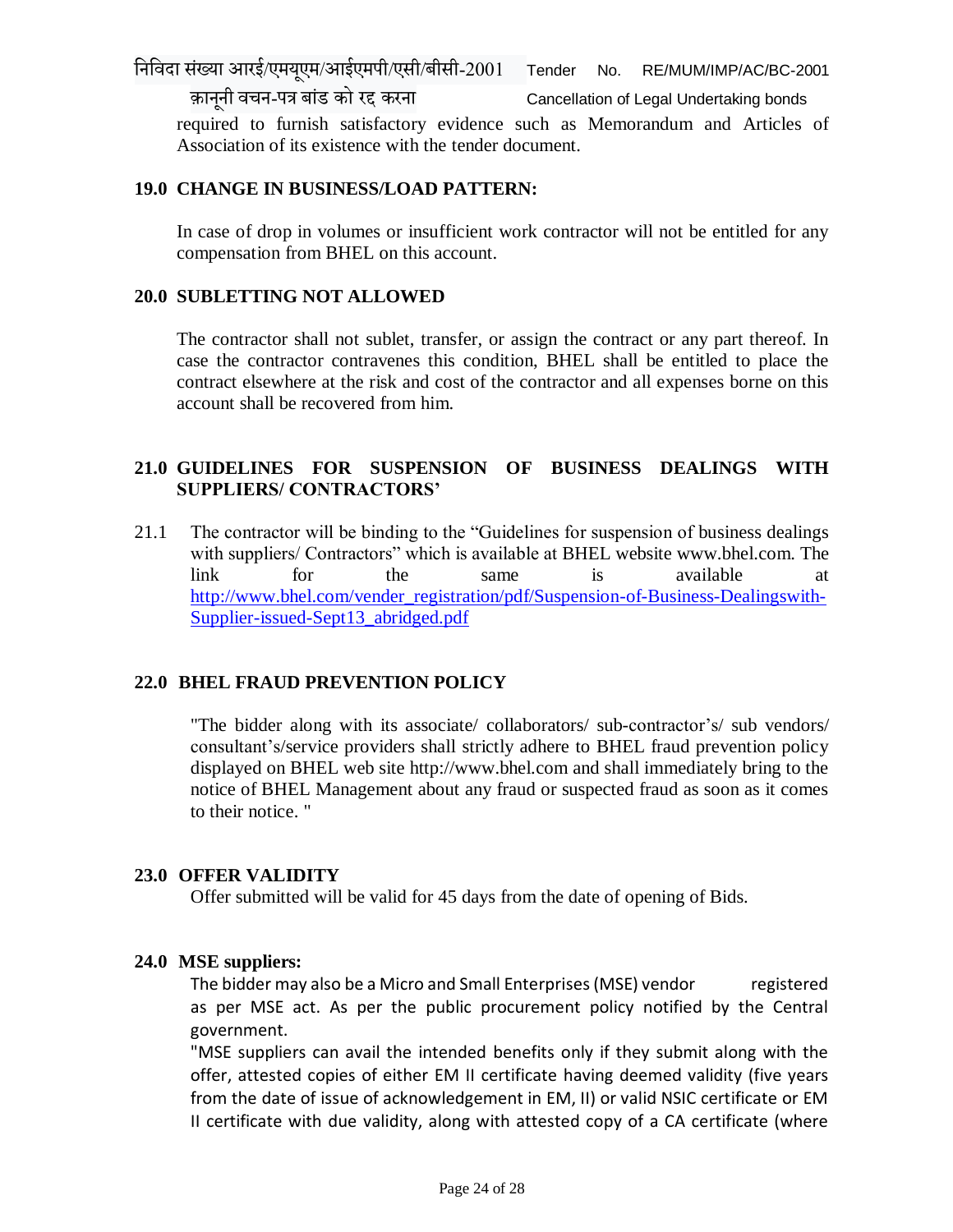निनिदा सख्ं या आरई/एमयएूम/आईएमपी/एसी/बीसी-2001 Tender No. RE/MUM/IMP/AC/BC-2001

क़ानूनी वचन-पत्र बांड को रद्द करना Cancellation of Legal Undertaking bonds

deemed validity of EM II certificate of five years has expired) applicable for the relevant financial year (latest audited). Date to be reckoned for determining the deemed validity will be the date of bid opening (Part 1 in case of two part bid). Non submission of such documents will lead to consideration of their bid at par with other bidders. **No benefit shall be applicable for this enquiry if any deficiencies in the above required documents are not submitted before price bid opening.** If the tender is to be submitted through E-procurement then the documents above required Documents should be notarized or attested by a Gazetted officer for consideration of MSE certificate. "

Copy of valid Udyam registration or Udyog Adhaar Memorandum will also be considered for MSMEs. In case any improper / lack of documents is there vendor on their own interest may submit all the relevant documents as stated above, before price bid opening.

For MSE vendors getting award-

Payment for MSE Indigenous eligible vendors will be as per MSMED Act 2007 subject to fulfilment of above procedure.

Note: vendor need to go through Special conditions tender also for any special instruction & deviation from above.

निनिदाकर्ााकेहस्र्ाक्षर और महुर **SIGNATURE AND SEAL OF TENDERER**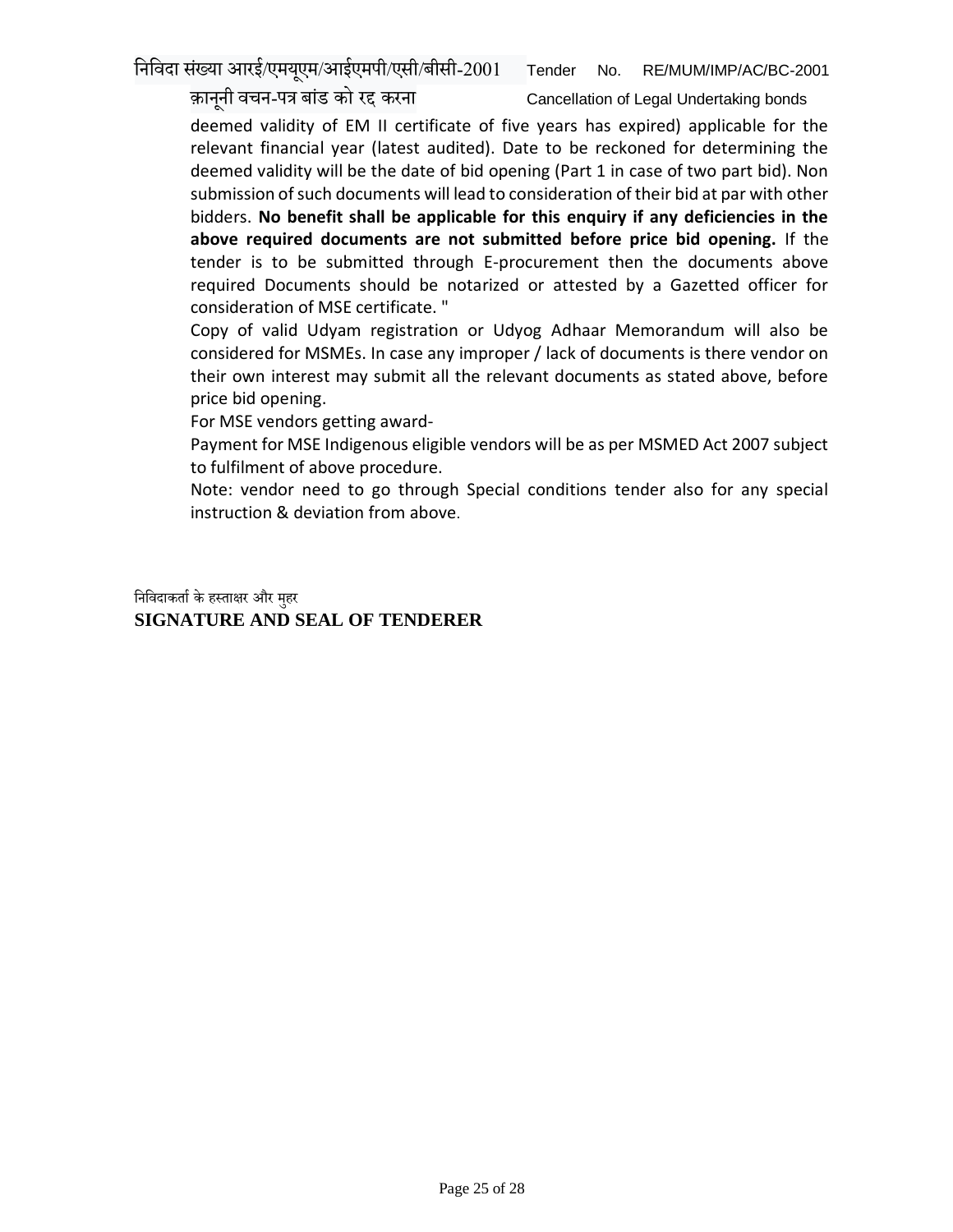## **SECTION VI**

# **PRICE BID FORMAT**

We are ready to do the work on rate quoted by us (Mention in words also) (No decimal to be quoted)

Service Charge for Cancellation of LUT Bonds submitted to customs in MMR. The scope of activities are as defined under scope of work of the tender

|                          |                                                                  | Estimate |                       | Charges per   | <b>Final Charges</b> |
|--------------------------|------------------------------------------------------------------|----------|-----------------------|---------------|----------------------|
|                          |                                                                  | Load     |                       | <b>Bond</b>   | as per               |
| Sn                       | Type                                                             | (No of   | Unit                  | Cancellation  | <b>Estimate Load</b> |
|                          |                                                                  | Licenses |                       | Rate in       | in Rupees $(=3)$     |
|                          |                                                                  | /PCs)    |                       | <b>Rupees</b> | $\mathbf{X}$ 5)      |
|                          | $\overline{2}$                                                   | 3        |                       | 5             | 6                    |
|                          | DEEC/<br>Advance<br>Authorization<br>License LUT<br><b>B</b> ond | 20       | Per bond<br>cancelled |               |                      |
| Total Price (Total of 6) |                                                                  |          |                       |               |                      |

Note:

- 1. No other charges will be payable other than above charges.
- 2. Evaluation will be done on total price

#### **SIGNATURE AND SEAL OF TENDERER**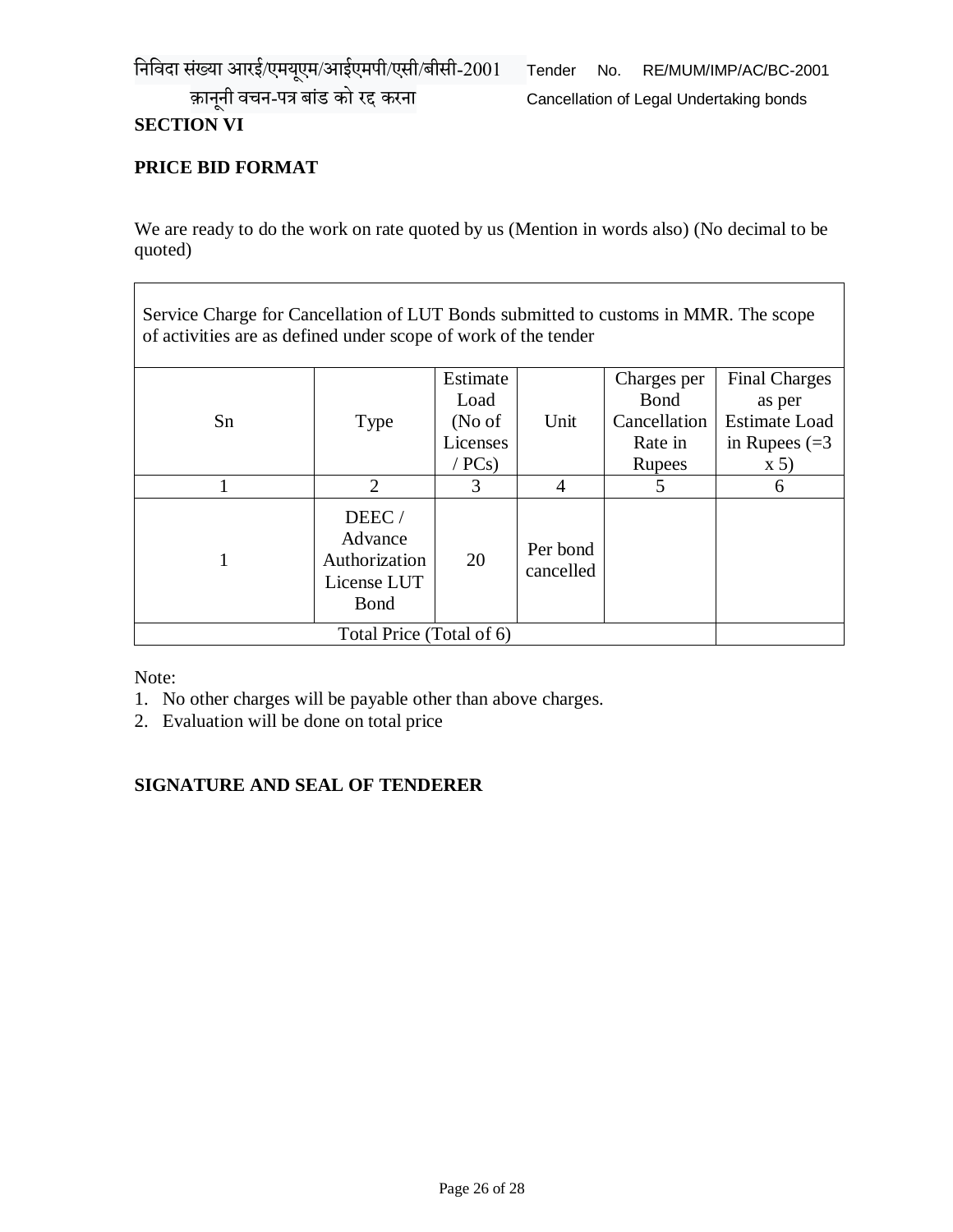निनिदा संख्या आरई/एमयएूम/आईएमपी/एसी/बीसी-2001 Tender No. RE/MUM/IMP/AC/BC-2001

क़ानूनी वचन-पत्र बांड को रद्द करना Cancellation of Legal Undertaking bonds

# **SECTION VII**

*(Letter of compliance on Company's Letter Head)*

Ref No: Date:

To,

M/s Bharat Heavy Electricals Limited, 15<sup>th</sup> Floor, World Trade Centre-1, Cuffe Parade, Mumbai –5

#### **Sub: Your Tender no RE/MUM/IMP/AC/BC-2001**

Dear Sir,

With reference to your above tender, we have carefully read and understood the tender terms & conditions and hereby confirm that all the terms and conditions of your above tender are acceptable to us and our offer is based on the same.

In view of the above confirmation, any deviation mentioned by us anywhere in the tender is not valid and is to be ignored by BHEL while finalizing the Tender.

Further, it is also confirmed that we have submitted the price bid in your price bid format only without any deviations / conditions.

In case, any deviation is observed in the financial bid the same is not be entertained / considered by BHEL.

We certify that no addition/modification/alteration has been made in the original document down loaded from BHEL website/email. If at any stage, alteration/ modification is noticed in the Original Document, I/We will abide by terms and conditions contained in the original tender document, in case, any deviation is observed the same is not be entertained / considered by BHEL.

Thanking you,

Yours faithfully,

#### SIGNATURE AND SEAL OF TENDERER